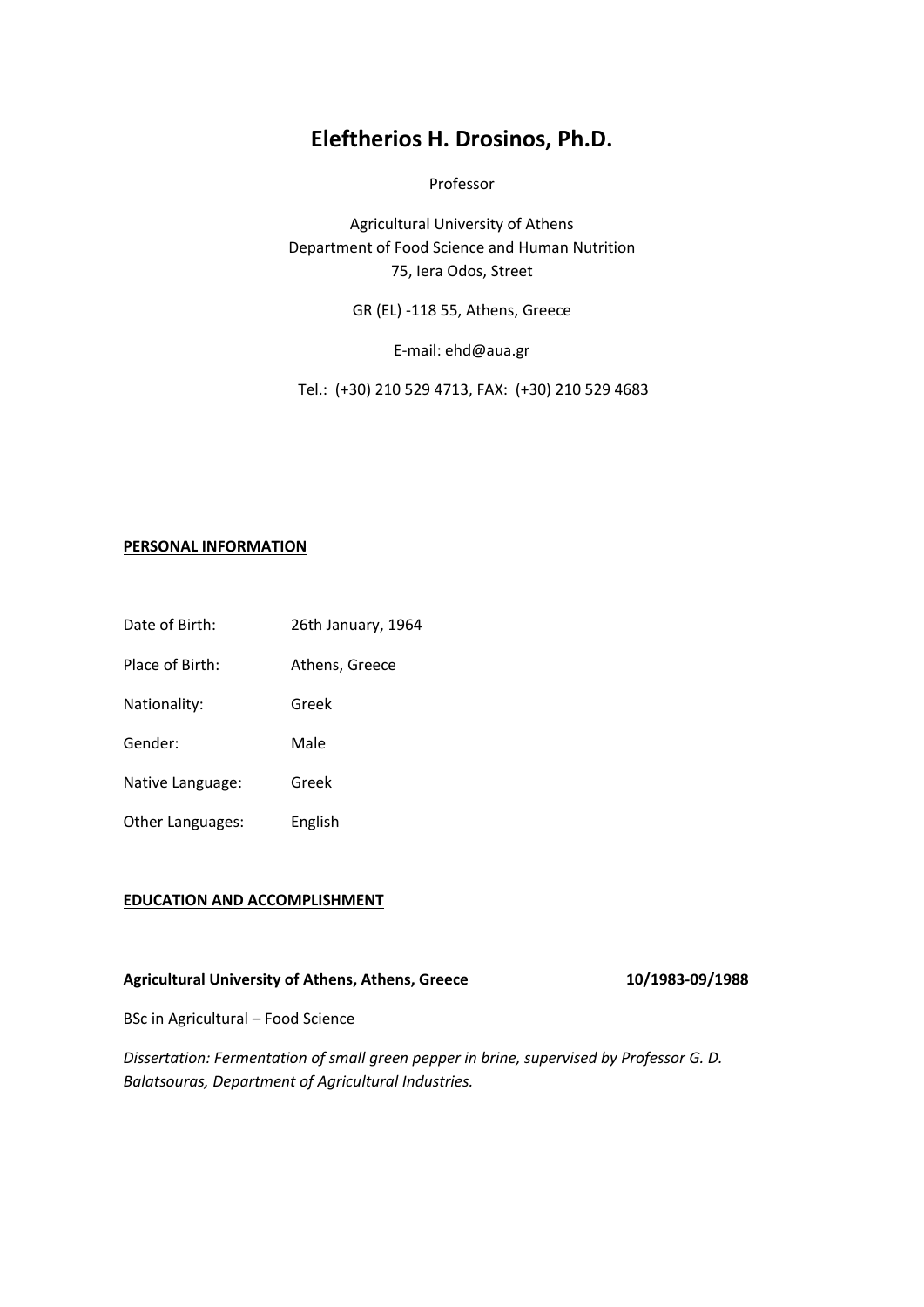| University of Bath, Bath, United Kingdom |  |  |
|------------------------------------------|--|--|
|                                          |  |  |

Ph.D. in Biology and Biochemistry

Thesis: *Microbial associations of minced lamb and their ecophysiological attributes*, Ph.D. Thesis, supervised by Professor R. G. Board, School of Biology and Biochemistry, University of Bath, U.K.

#### **SCHOLARSHIPS**

| <b>State Scholarship Foundation</b>                      | 04/1991-03/1994       |  |
|----------------------------------------------------------|-----------------------|--|
| <b>WORK EXPERIENCE</b>                                   |                       |  |
| <b>Agricultural University of Athens, Athens, Greece</b> | 10/1995-today         |  |
| External collaborator                                    | $(05/1994 - 12/2000)$ |  |
| Lecturer in Food Safety and Quality Management Systems   | (01/2001)             |  |
| <b>Assistant Professor</b>                               | (06/2004)             |  |
| Associate Professor                                      | (10/2009)             |  |
| Professor                                                | (10/2015)             |  |

*Teaching courses: Food Safety and Quality Management Systems, Technology of Foods of Animal Origin, Food Legislation.*

| National Agricultural Research Foundation, Lycovrysi, Greece | 05/1994 - 10/1995 |
|--------------------------------------------------------------|-------------------|
|--------------------------------------------------------------|-------------------|

*Research officer* 

# **ADMINISTRATIVE EXPERIENCE**

Head of Laboratory of Food Quality Control and Hygiene, Agricultural University of Athens since 2006

Vice-president of the Dept of Food Science & Technology (2011-2013)

Director of Postgraduate Programmes (Food Science and Human Nutrition, Viticulture-Oenology)

Member of Erasmus Committee

Member of the University Quality Assurance Unit (MODIP)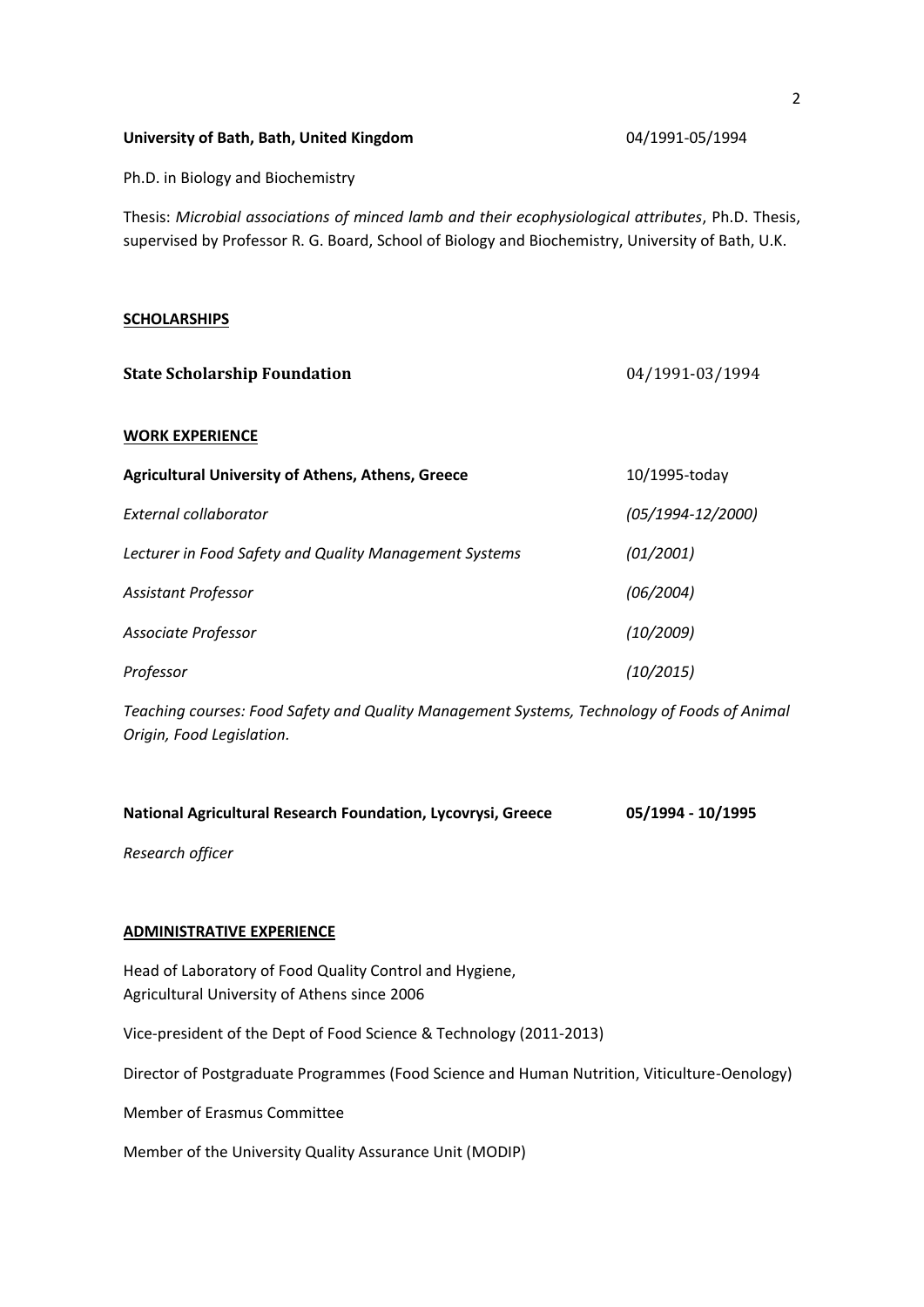Internal Member of the University Council

## **PROFESSIONAL RESEARCH EXPERIENCE**

#### **European research projects**

*Improving the safety and quality of meat products by modified atmospheres and assessment by*  novel methods. (FLAIR, Project nº 89055).

*Natural Antimicrobial Systems: new technologies for food safety, quality and environmental protection.* (FLAIR, project n° 89057).

*Rapid quality determination, standardised sensory method for multi purpose use in the Food Fish Sector* (FAR UP, project nº 2.452).

*Physiology of food poisoning micro-organisms, (project n<sup>o</sup> AAIR-PL920630).* 

Improving the quality and safety of whole fish, (project n°. AIR2-CT94-1496).

Predictive modeling of shelf life of fish and meat products, (project n°. AIR3-CT93-1251).

*Safety of traditional fermented sausages: Research on protective cultures and bacteriocins* (INCO-DEV) (2002-2005).

*Assessment and improvement of safety of traditional dry sausages from producers to consumers*  (2003-2006).

*Pathology and ecology of the genus Clostridium in humans, animals and foodstuffs: Identification, epidemiology and prophylaxis (Genus Clostridium)*, European concerted action, (2001-2004),

*Control and prevention of emerging and future pathogens at cellular and molecular level throughout the food chain*. European Integrated Project. PathogenCombat (2005-2010).

*Comprehensive approach to enhance quality & safety of ready-to-eat fresh products. QUAFETY (2012-2015).*

# **Scientific committees**

Member of Editorial Board of Food Microbiology (2010-today)

Member of the Scientific Committee of the Hellenic Food Authority (2010)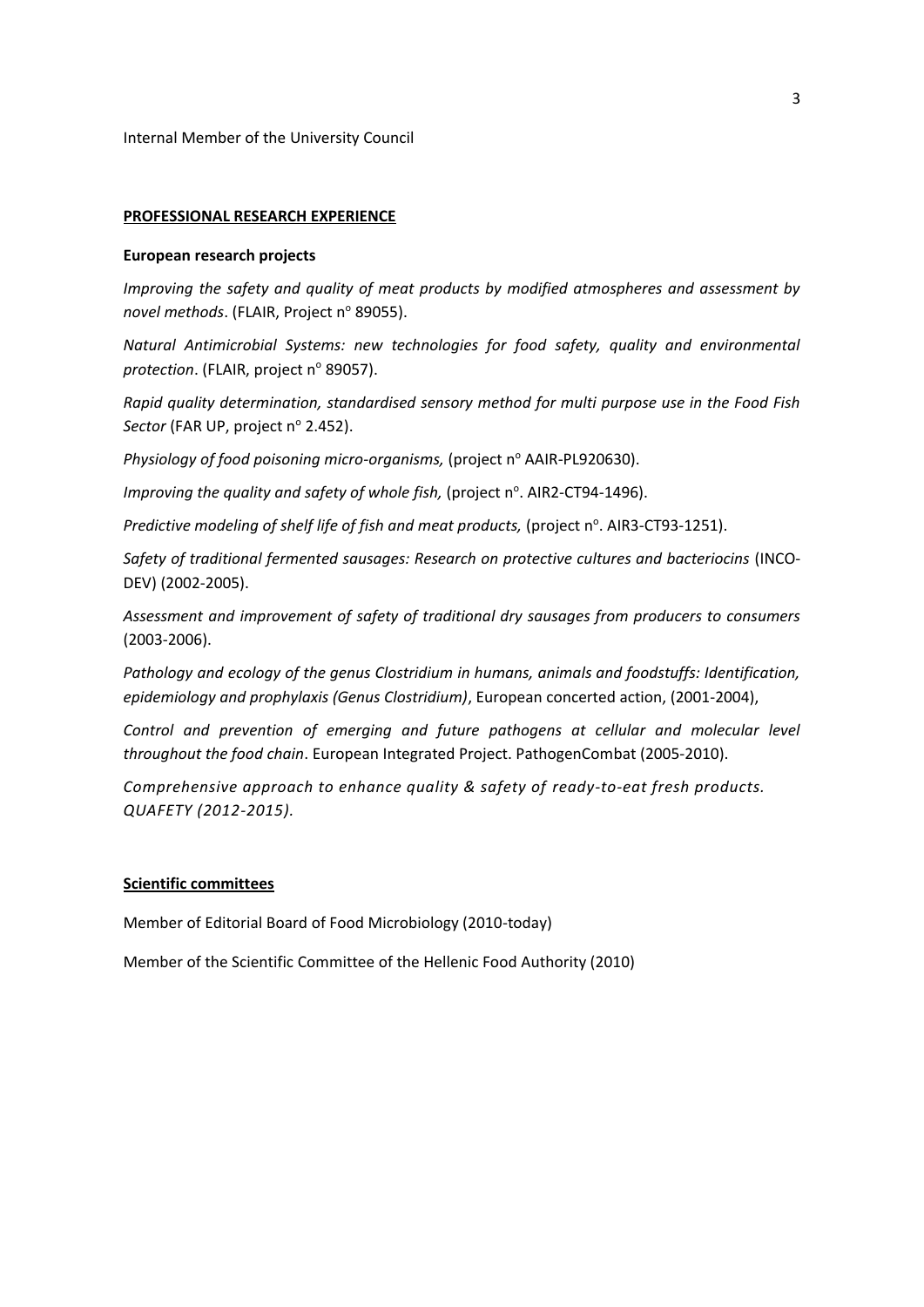## **Publications**

- 1. **Drosinos, E.H.** and Board, R.G. (1994) Growth of Listeria monocytogenes in meat juice under a modified atmosphere at 4  $\degree$ C with or without members of a microbial association from chilled lamb under a modified atmosphere. Letters in Applied Microbiology, 19, 134- 137.
- 2. **Drosinos, E.H.** and Board, R.G. (1994) Metabolic activities of pseudomonads in batch cultures in extract of minced lamb. Journal of Applied Bacteriology, 77, 613-620.
- 3. **Drosinos, E.H.** and Board, R.G. (1995) Microbial and physicochemical attributes of minced lamb: Sources of contamination with pseudomonads. Food Microbiology, 12, 189-197.
- 4. **Drosinos, E.H.** and Board, R.G. (1995) Attributes of microbial associations of meat growing as xenic batch cultures in a meat juice at  $4^{\circ}$ C. International Journal of Food Microbiology, 26, 279-293.
- 5. **Drosinos, E.H.** and Board, R.G. (1995) In modifizierten Atmosphαren verpacktes gehαcktes Lαmmfleisch Uberblick. Fleischwirtschaft, 75, 327-330. (Drosinos, E.H. and Board, R.G. (1995) A Survey of minced lamb packaged in modified atmospheres. Fleischwirtschaft, 75, 281-284.) Στην Αγγλική αναδημοσιεύτηκε δύο φορές στο περιοδικό Fleischwirtschaft International, September 1995, p.p. 11-15 και November 1995, p.p. 34-37.
- 6. Tassou, C.C., **Drosinos, E.H.** and Nychas, G.J.E. (1995) Effects of essential oil from mint (Mentha piperita) on Salmonella enteritidis and Listeria monocytogenes in model food systems at 4 and 10 °C. Journal of Applied Bacteriology, 78, 593-600.
- 7. **Drosinos, E.H.** and Nychas, G.J.E. (1996) Brochothrix thermosphacta, a dominant microorganism in Mediterranean fresh fish (Sparus aurata) stored under modified atmosphere. Italian Journal of Food Science, 4, 323-330.
- 8. Lambropoulou, K.A., **Drosinos, E.H.** and Nychas, G.J.E. (1996) The effect of glucose supplementation on the spoilage microflora and chemical composition of minced beef stored aerobically or under a modified atmosphere at 4°C. International Journal of Food Microbiology, 30, 281-291.
- 9. Tassou, C.C., **Drosinos, E.H.** and Nychas, G.J.E. (1996) Inhibition of resident microbial flora and pathogen inocula on cold fresh fish fillets in olive oil, oregano, and lemon juice under modified atmosphere or air. Journal of Food Protection, 59, 31-34.
- 10. Tassou, C.C., **Drosinos, E.H.** and Nychas, G.-J.E. (1997) Weak antimicrobial effect of carob (Ceratonia siliqua) extract against food-related bacteria in culture media and model food systems. World Journal of Microbiology and Biotechnology, 13, 479-481.
- 11. **Drosinos, E.H.** and Nychas, G.J.E. (1997) Production of acetic acid in relation to glucose content during modified atmosphere storage of gilt-head seabream (Sparus aurata) at  $0\pm1$  °C. Food Research International, 30, 711-717.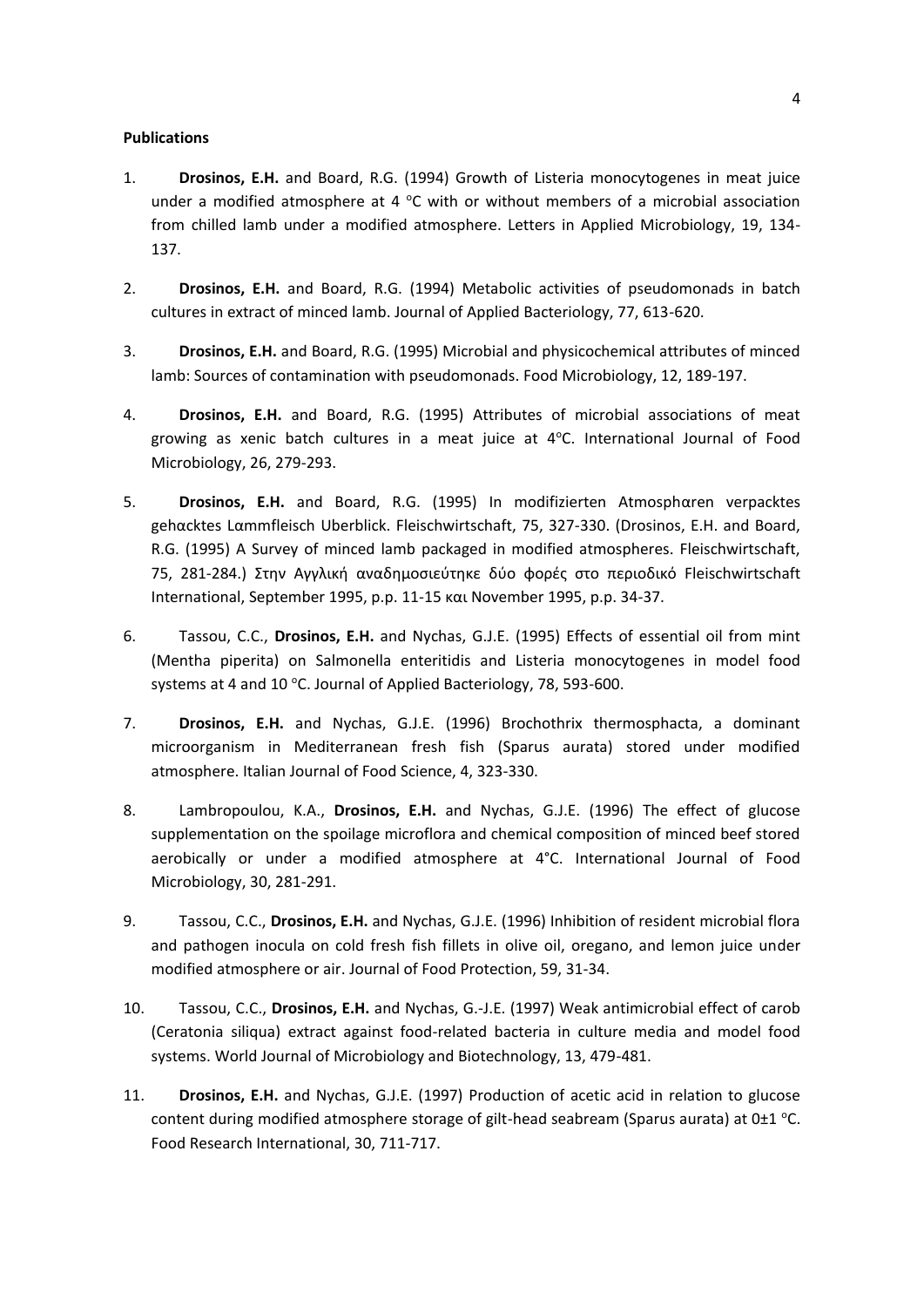- 12. Kakouri, A., **Drosinos, E.H.** and Nychas, G.-J.E. (1997) Storage of Mediterranean fresh fish (*Boops boops* and *Sparus aurata*) under modified atmospheres or vacuum at 3 and 10 °C. In: Seafood from producer to consumer, integrated approach to quality: proceedings of the International Seafood Conference on the occasion of the 25th anniversary of the West European Fish Technologist's Association (WEFTA), Noordwijkerhout, The Netherlands, 13-16 November 1995 (J.B. Luten, T. Børresen and J. Oehlenschläger, eds), pp. 171-178. Amsterdam: Elsevier.
- 13. **Drosinos, E.H.**, Lambropoulou, K., Mitre, E. and Nychas, G.-J.E. (1997) Attributes of fresh gilt-head seabream (Sparus aurata) fillets treated with potassium sorbate, sodium gluconate and stored under a modified atmosphere at  $0\pm 1$  °C. Journal of Applied Microbiology, 83, 569-575.
- 14. **Drosinos, E.H.**, Tassou, C., Kakiomenou, K. and Nychas, G.-J.E. (2000) Microbiological, physico-chemical and organoleptic attributes of a country tomato salad and fate of Salmonella enteritidis during storage under aerobic or modified atmosphere packaging conditions at 4  $^{\circ}$ C and 10  $^{\circ}$ C. Food Control, 11, 131-135.
- 15. Koutsoumanis K.P., Taoukis, P.S., **Drosinos, E.H.** and Nychas, G.-J.E. (2000) Applicability of an Arrhenius model for the combined effect of temperature and  $CO<sub>2</sub>$  packaging on the spoilage microflora of fish. Applied and Environmental Microbiology, 66, 3528-3534.
- 16. Tryfinopoulou, P., **Drosinos, E.H.** and Nychas, G-J.E. (2001) Performance of Pseudomonas CFC-selective medium in the fish storage ecosystems. Journal of Microbiological Methods, 47, 243-247.
- 17. Anifantaki, K., Metaxopoulos, J., Kammenou, M., **Drosinos, E.H.** and Vlassi, M. (2002) The effect of smoking, packaging and storage temperature on the bacterial greening of frankfurters caused by Leuconostoc subsp. mesenteroides. Italian Journal of Food Science, 14, 135-144 & 316.
- 18. Mataragas, M., Metaxopoulos, J. and **Drosinos, E.H.** (2002) Characterization of two bacteriocins produced by Leuconostoc mesenteroides L124 and Lactobacillus curvatus L442, isolated from dry fermented sausages. World Journal of Microbiology & Biotechnology 18, 847-856.
- 19. Metaxopoulos, J., Mataragas, M. and **Drosinos, E.H.** (2002) Microbial interaction in cooked cured meat products under vacuum or modified atmosphere at  $4^{\circ}$ C. Journal of Applied Microbiology, 93, 363-373.
- 20. Pexara, E.S., Metaxopoulos, J. and **Drosinos E.H.** (2002) Evaluation of shelf life of cured, cooked, sliced turkey fillets and cooked pork sausages -'piroski'- stored under vacuum and modified atmospheres at +4° and +10°C. Meat Science, 62, 33-43.
- 21. Kammenou, M., Metaxopoulos, J., **Drosinos, E.H.** (2003) Microbiological quality of minced beef from butcher shops and supermarkets. Italian Journal of Food Science, 15, 95-104.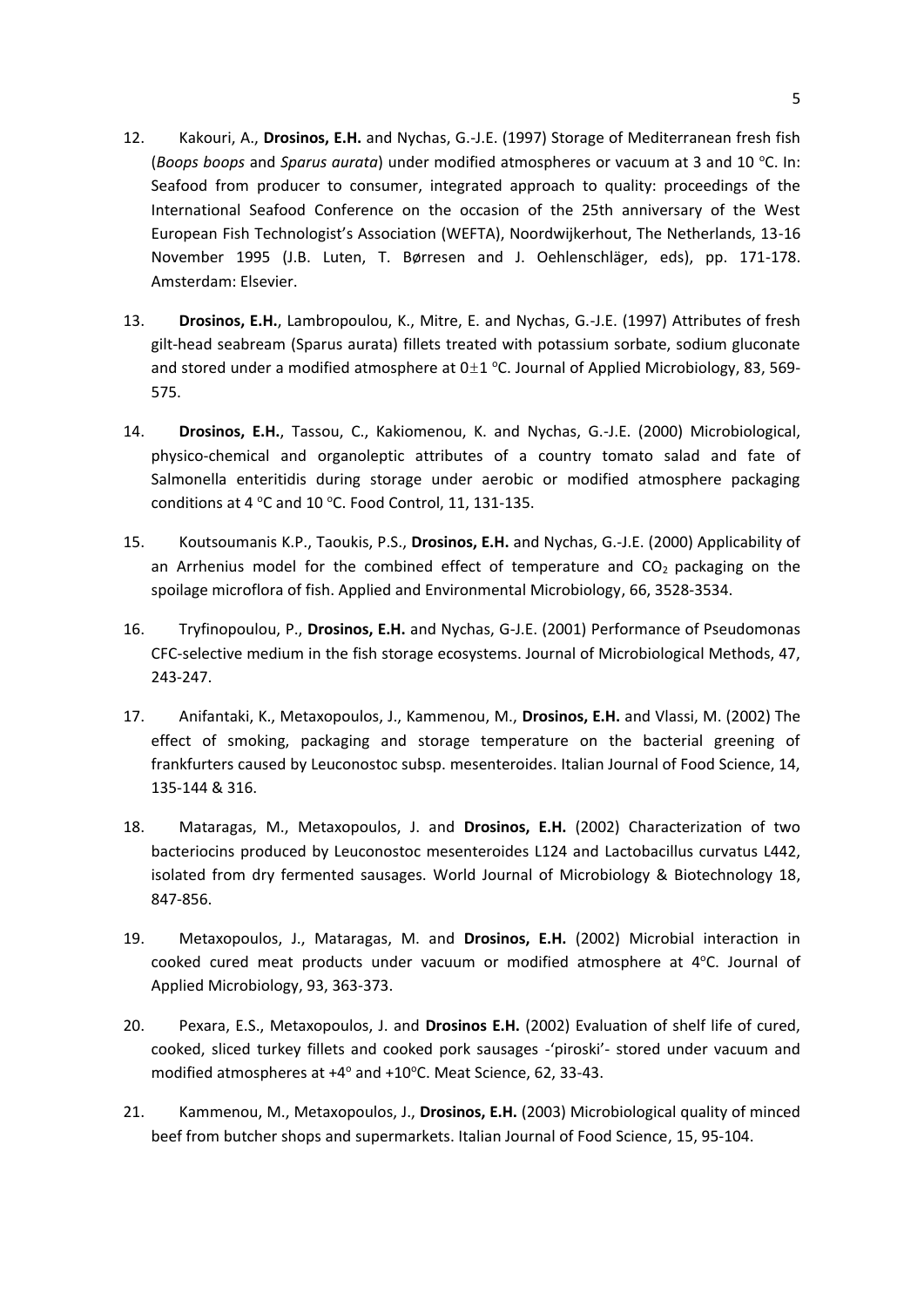- 22. Metaxopoulos, J., Kritikos, D. and **Drosinos, E.H.** (2003) Examination of microbiological parameters relevant to the implementation of GHP and HACCP system in Greek meat industry in the production of cooked sausages and cooked cured meat products. Food Control, 14, 323-332.
- 23. Mataragas, M., **Drosinos, E.H.** and Metaxopoulos, J. (2003) Antagonistic activity of lactic acid bacteria against Listeria monocytogenes in sliced cooked cured pork shoulder stored under vacuum or modified atmosphere at 4±2°C. Food Microbiology, 20, 259-265.
- 24. Mataragas, M., Metaxopoulos, J., Galiotou, M. and **Drosinos, E.H.** (2003) Influence of pH and temperature on growth and bacteriocin production by Leuconostoc mesenteroides L124 and Lactobacillus curvatus L442. Meat Science, 64, 265-271.
- 25. Vlachou S, Zoiopoulos P. E., **Drosinos E.H.** (2004) Assessment of some hygienic parameters of animal feeds in Greece. Animal Feed Science and Technology, 117, 331-337.
- 26. Mataragas M., **Drosinos E.H.**, Tsakalidou E. and Metaxopoulos J. (2004) Influence of nutrients on growth and bacteriocin production by *Leuconostoc mesenteroides* L124 and *Lactobacillus curvatus* L442. Antonie van Leeuwenhoek, 85, 191-198.
- 27. **Drosinos, E.H.,** Gialitaki M., Paramithiotis S. and Metaxopoulos J. (2005). A survey of the microbiological quality of some food catering services in Greece. Italian Journal of Food Science, 17, 469-476.
- 28. **Drosinos, E.H.,** M. Mataragas, P. Nasis, M. Galiotou & Metaxopoulos J. (2005) Growth and bacteriocin production kinetics of Leuconostoc mesenteroides E131. Journal of Applied Microbiology, 99, 1314-1323.
- 29. Rantsiou, K., **Drosinos, E.H.**, Gialitaki, M., Urso, R., Krommer, J. Gasparik-Reichardt, J., Tóth, S., Metaxopoulos, I., Comi, G., Cocolin, L. (2005). Molecular characterization of *Lactobacillus* species isolated from naturally fermented sausages produced in Greece, Hungary and Italy. Food Microbiology, 22, 19-28.
- 30. **Drosinos, E.H.**, Mataragas, M., Xiraphi, N., Moschonas, G., Gaitis F. and Metaxopoulos J. (2005) Characterization of the microbial flora from a traditional Greek fermented sausage. Meat Science, 69, 307-317.
- 31. Paramithiotis S, Melissari I and **Drosinos, E.H.** (2006). In vitro assessment of properties assosiated with the survival through the gastro-intestinal tract of staphylococci isolated from traditional sausage fermentation. Food Microbiology, 23, 663-671.
- 32. Xiraphi N, Georgalaki M, Van Driessche G, Devreese B, Van Beeumen J, Tsakalidou E, Metaxopoulos J and **Drosinos, E.H.** (2006). Purification and characterization of curvaticin L442, a bacteriocin produced by Lactobacillus curvatus L442. Antonie van Leeuvenhoek, 89, 19-26.
- 33. **Drosinos E.H.**, Mataragas M., Vesković-Moračanin S, Gasparik-Reichardt J, Hadžiosmanović M, Alagić D. (2006) Quantifying nonthermal inactivation of Listeria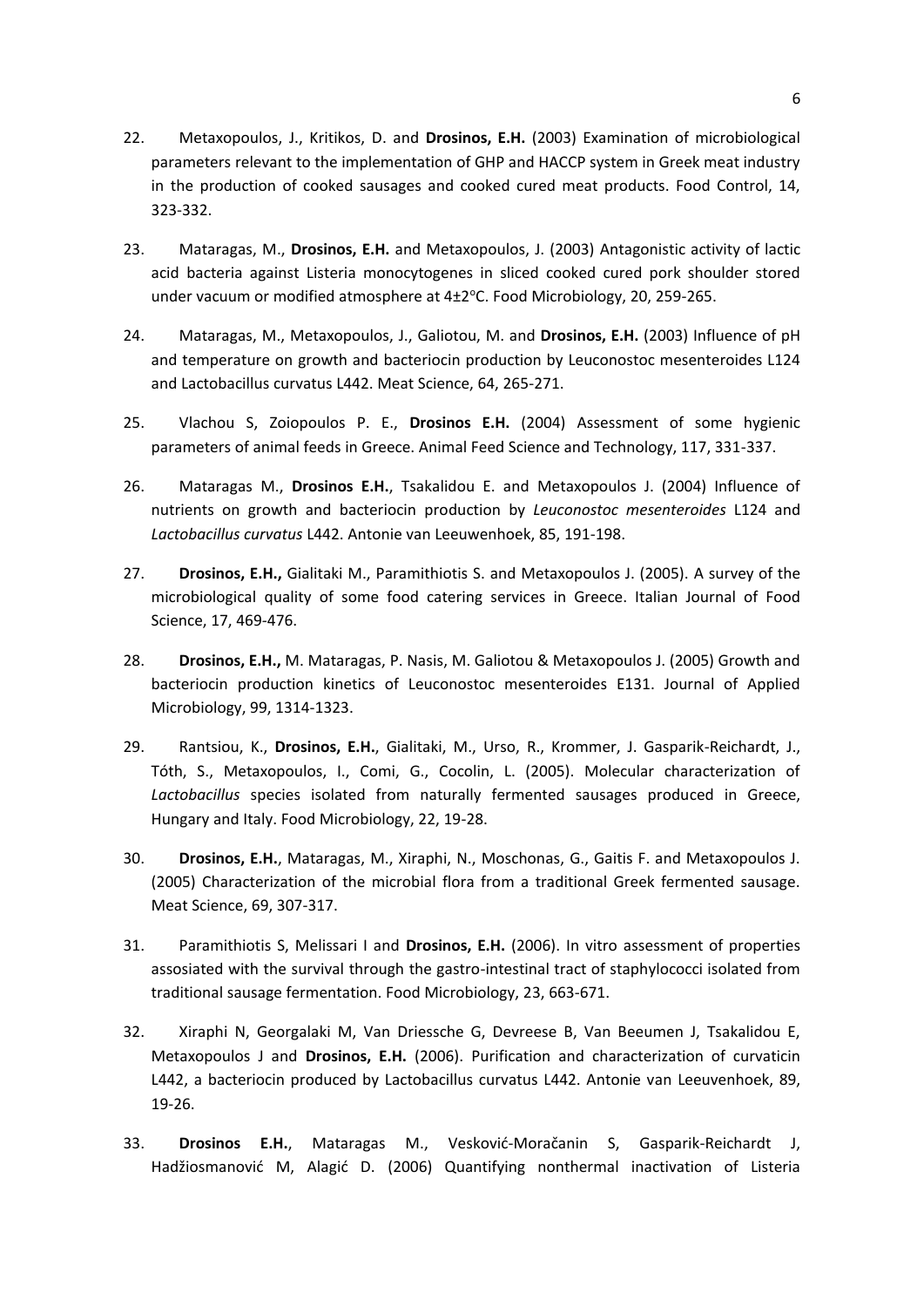monocytogenes in European fermented sausages using bacteriocinogenic lactic acid bacteria or their bacteriocins: a case study for risk assessment. Journal of Food Protection, 69, 2648- 2663.

- 34. Mataragas M., **Drosinos, E.H.**, Siana P., Skandamis P. and Metaxopoulos I. (2006). Determination of the growth limits and kinetic behavior of Listeria monocytogenes in a sliced cooked cured meat product: validation of the predictive growth model under constant and dynamic temperature storage conditions. Journal of Food Protection, 69, 1312-1321.
- 35. **Drosinos, E.H.**, Mataragas, Metaxopoulos I. (2006) Modeling of growth and bacteriocin production by Leuconostoc mesenteroides E131. Meat Science 74, 690-696.
- 36. **Drosinos, E.H.**, Mataragas, M. Kampani, A. Kritikos, D. Metaxopoulos I. (2006) Inhibitory effect of organic acid salts on spoilage flora in culture medium and cured cooked meat products under commercial manufacturing conditions. Meat Science 73, 75-81.
- 37. Bata D., **Drosinos, E.H.**, Athanasopoulos P., and Spathis P. (2006) Cost of GHP improvement and HACCP adoption of an airline catering company. Food Control, 17, 414-419.
- 38. Mataragas M. **Drosinos E.H.**, Vaidanis A. and Metaxopoulos. I. (2006) Development of a predictive model for spoilage of cooked cured meat products and its validation under constant and dynamic temperature storage conditions. Journal of Food Science, 71, M157- M167.
- 39. Rantsiou, K., **Drosinos, E.H.**, Gialitaki, M., Metaxopoulos, I., Comi, G., Cocolin, L. (2006). Use of molecular tools to characterize Lactobacillus spp. isolated from Greek traditional fermented sausages. International Journal of Food Microbiology, 112, 215-222.
- 40. Georgakopoulos, P., Foteinopoulou, E., Athanasopoulos, P., **Drosinos, E.Η.**, Skandamis, P. (2007). Recoveries of four representative organophosphorus pesticides from 18 plant products belonging to different botanical categories: implications for matrix effects. Food Additives and Contaminants, 24, 360-368.
- 41. Mataragas M. and **Drosinos E.H.** 2007 Shelf life establishment of a sliced, cooked, cured meat product based on quality and safety determinants Journal of Food Protection, 70, 1881- 1889.
- 42. Gounadaki A.S., Skandamis, P.N., **Drosinos, E.H.** and Nychas G.-J.E. (2007) Effect of packaging and storage temperature on the survival of *Listeria monocytogenes* inoculated postprocessing on sliced salami. Journal of Food Protection 70, 2313-2320.
- 43. Aggelogiannopoulos, D., **Drosinos, E.H.** and Athanasopoulos, P. (2007). Implementation of a quality management system (QMS) according to the ISO 9000 family in a Greek smallsized winery: a case study. Food Control, 18, 1077-1085.
- 44. Mataragas M., Skandamis, P.N., Nychas, G.-J.E. & **Drosinos E.H.** (2007) Modeling and predicting spoilage of cooked, cured meat product by multivariate analysis Meat Science 77, 348-356.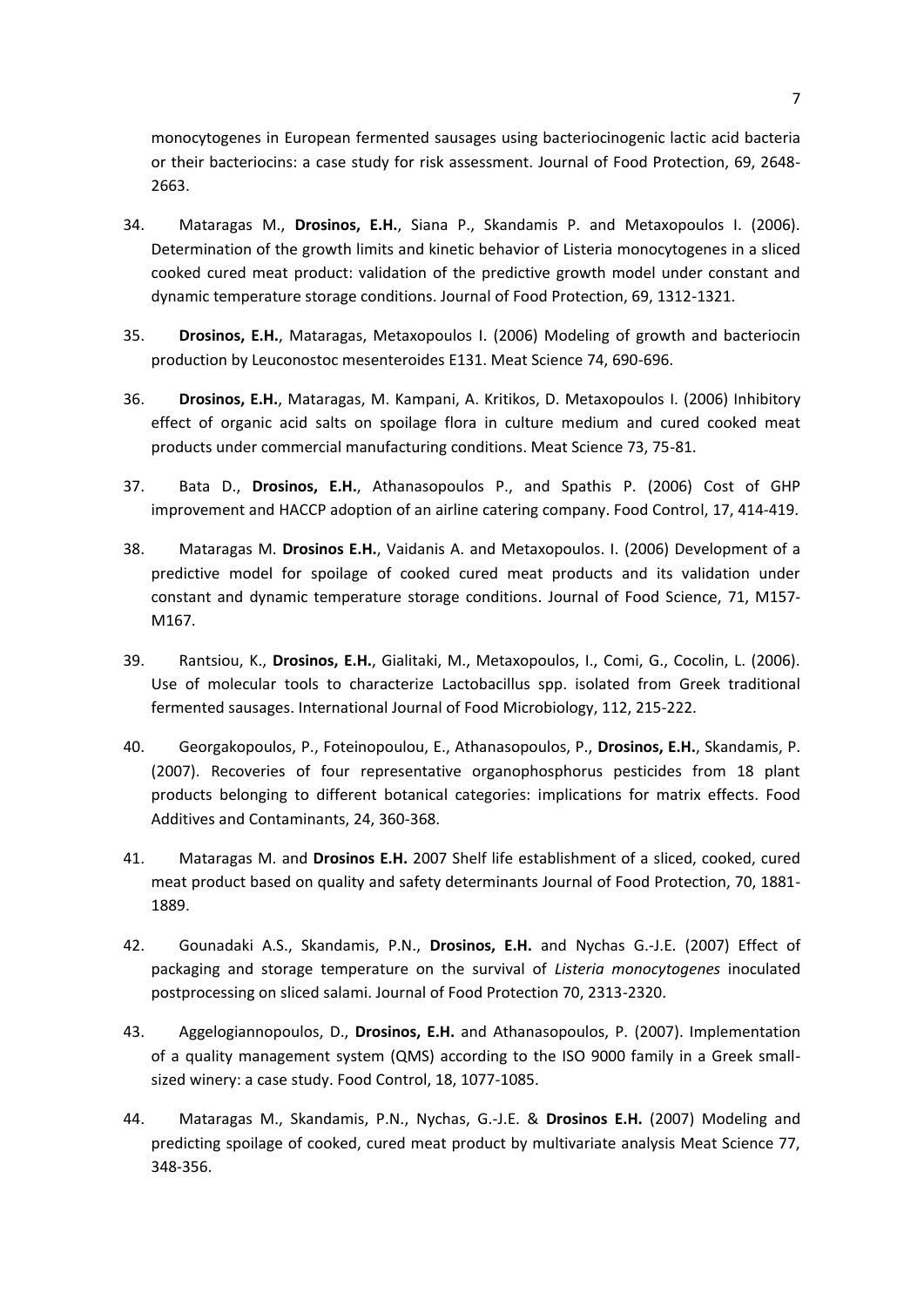- 45. Talon, R., Lebert, I., Lebert, A., Leroy, S., Garriga, M., Aymerich, T., **Drosinos, E.H.**, Zanardi, E., Ianieri, A., Fraqueza, M.J., Patarata, L., & Lauková, A. (2007). Traditional dry fermented sausages produced in small-scale processing units in Mediterranean countries and Slovakia. 1. Microbial ecosystems of processing environments. Meat Science 77, 570-579.
- 46. **Drosinos, E.H.**, Paramithiotis, S. Kolovos, G. Tsikouras, I., Metaxopoulos I. (2007) Phenotypic and technological diversity of lactic acid bacteria and staphylococci isolated from traditionally fermented sausages in Southern Greece. Food Microbiology 24, 260-270.
- 47. Trianti, I., **Drosinos, E.H.**, Zoiopoulos P.E. (2008) Establishing a HACCP system in a smallscale traditional meat processing enterprise. Italian Journal of Food Science, 20, 427-432.
- 48. Paramithiotis S., Kagkli D.-M., Blana V., Nychas G.-J.E., and **Drosinos E.H.** (2008) Identification and characterisation of *Enterococcus* sp. in Greek spontaneous sausage fermentation. Journal of Food Protection, 71, 1244-1247.
- 49. Belessi C.-I.A., Papanikolaou S., **Drosinos E.H.**, and Skandamis P.N. (2008) Survival and acid resistance of *Listeria innocua* in Feta cheese and yoghurt, in the presence or absence of fungi. Journal of Food Protection, 71, 742-749.
- 50. Kozačinski L., **Drosinos E.**, Caklovica F., Cocolin L., Gasparik-Reichardt J. and Vesković S. (2008) Investigation of microbial association of traditionally fermented sausages. Food Technol. Biotechnol. 46, 93–106.
- 51. Xiraphi P., Georgalaki M, Rantsiou K., Cocolin L., Tsakalidou E, and **Drosinos E.H.** (2008) Purification and characterization of a bacteriocin produced by *Leuconostoc mesenteroides* E131. Meat Science 80, 194-203.
- 52. Tsola E., **Drosinos E.H**., Zoiopoulos P. (2008) Impact of poultry slaughter house modernization and updating of food safety management systems on the microbiological quality and safety of products. Food Control 19, 423-431.
- 53. Gounadaki A.S., Skandamis, P.N., **Drosinos, E.H.** and Nychas G.-J.E. (2008) Microbial ecology of food contact surfaces and products of small-scale facilities producing traditional sausages. *Food Microbiology*, 25, 313-323.
- 54. Koutsoumanis K.P., Stamatiou A.P., **Drosinos E.H**., Nychas G.-J.E. (2008) Control of spoilage microorganisms in minced pork by a self-developed modified atmosphere induced by the respiratory activity of meat microflora. Food Microbiology 25, 915-921.
- 55. Mataragas M., Skandamis P.N., **Drosinos E.H.** 2008. Risk profiles of pork and poultry meat and risk ratings of various pathogen/product combinations. International Journal of Food Microbiology 126, 1-12.
- 56. Latorre-Moratalla, M.L., Veciana-Nogués, T., Bover-Cid, S., Garriga, M., Aymerich, T., Zanardi, E., Ianieri, A., Fraqueza, M.J., Patarata, L., **Drosinos, E.H.**, Lauková, A., Talon, R., Vidal-Carou, M.C. (2008) Biogenic amines in traditional fermented sausages produced in selected European countries, Food Chemistry 107, 912-921.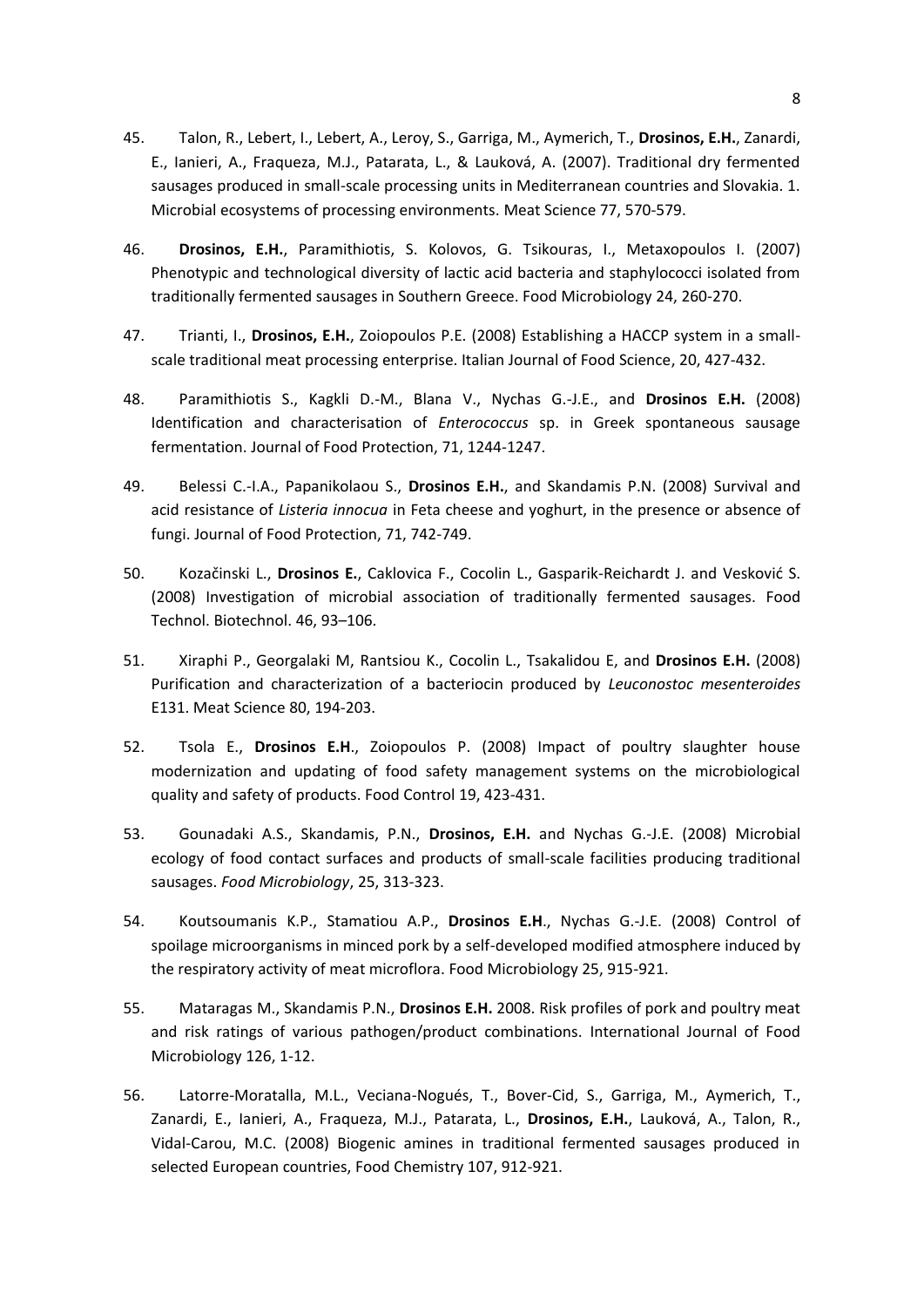- 57. Paramithiotis S., Pappa A.M., **Drosinos E.H.** and Zoiopoulos P.E. (2009) Microbiological, physico-chemical and safety parameters of cereal-based animal diets. *Quality Assurance and Safety of Crops & Foods* 1, 170-178.
- 58. Manios S.G., Skiadaresis A.G., Karavasilis K., **Drosinos E.H.**, and Skandamis P.N. (2009) Field-validation of predictive models for the growth of lactic acid bacteria in acidic cheesebased Greek appetizers Journal of Food Protection 72, 101-110.
- 59. Georgakopoulos P., Mylona A., Athanasopoulos P., **Drosinos E. H**., and P. N. Skandamis P. N. (2009). Evaluation of cost-effective methods in the pesticide residue analysis of non-fatty baby foods. Food Chemistry, 115, 1164-1169.
- 60. Kapetanakou A.E., Panagou E.Z., Gialitaki M., **Drosinos E.H.** and Skandamis P.N. (2009) Evaluating the combined effect of water activity, pH and temperature on Ochratoxin A production by *Aspergillus ochraceus* and *Aspergillus carbonarius* on culture medium and Corinth raisins. *Food Control* 20, 725-732.
- 61. Tiganitas A, Zeaki N, Gounadaki A S., **Drosinos E H.** and Skandamis P N. (2009) Study of the effect of lethal and sublethal pH and a<sup>w</sup> stresses on the inactivation or growth of *Listeria monocytogenes* and *Salmonella* Typhimurium. *International Journal of Food Microbiology* 134, 104-112.
- 62. Paramithiotis S. & **Drosinos E.H.** (2010) Microbiological quality and afatoxin B1 content of some spices and additives used in the meat industry. *Quality Assurance and Safety of Crops & Foods* 2, 41-45.
- 63. Paramithiotis S., Tsiasiotou, S. & **Drosinos E.H.** (2010) Comparative study of spontaneously fermented sourdoughs originating from two regions of Greece: Peloponnesus and Thessaly. *European Food Research and Technology* 231, 883-890.
- 64. Paramithiotis, S., Hondrodimou O.L, **Drosinos, E.H.** (2010) Development of the microbial community during spontaneous cauliflower fermentation. *Food Research International* 43, 1098–1103.
- 65. Latorre-Moratalla M. L., Bover-Cid S., Talon R., Aymerich T., Garriga M., Zanardi E., Ianieri A., Fraqueza M. J., Elias M., **Drosinos E.H.**, Laukova´ A., and Vidal-Carou M. C. (2010) Distribution of Aminogenic Activity among Potential Autochthonous Starter Cultures for Dry Fermented Sausages. *Journal of Food Protection*, 73, 524–528.
- 66. Mataragas M., Zwietering M.H., Skandamis P.N. & **Drosinos E.H.** (2010) Quantitative microbiological risk assessment as a tool to obtain useful information for risk managers – Specific application to *Listeria monocytogenes* and ready-to-eat meat -products. *International Journal of Food Microbiology*, 141, S170-S179.
- 67. Marc Y. Le, Skandamis P. N., Belessi C. I. A., Merkouri S. I., George S. M., Gounadaki A. S., Schvartzman S., Jordan K., **Drosinos E.H.** and Baranyi J. (2010) Modelling the effect of abrupt acid and osmotic shifts within the growth region and across the growth boundaries on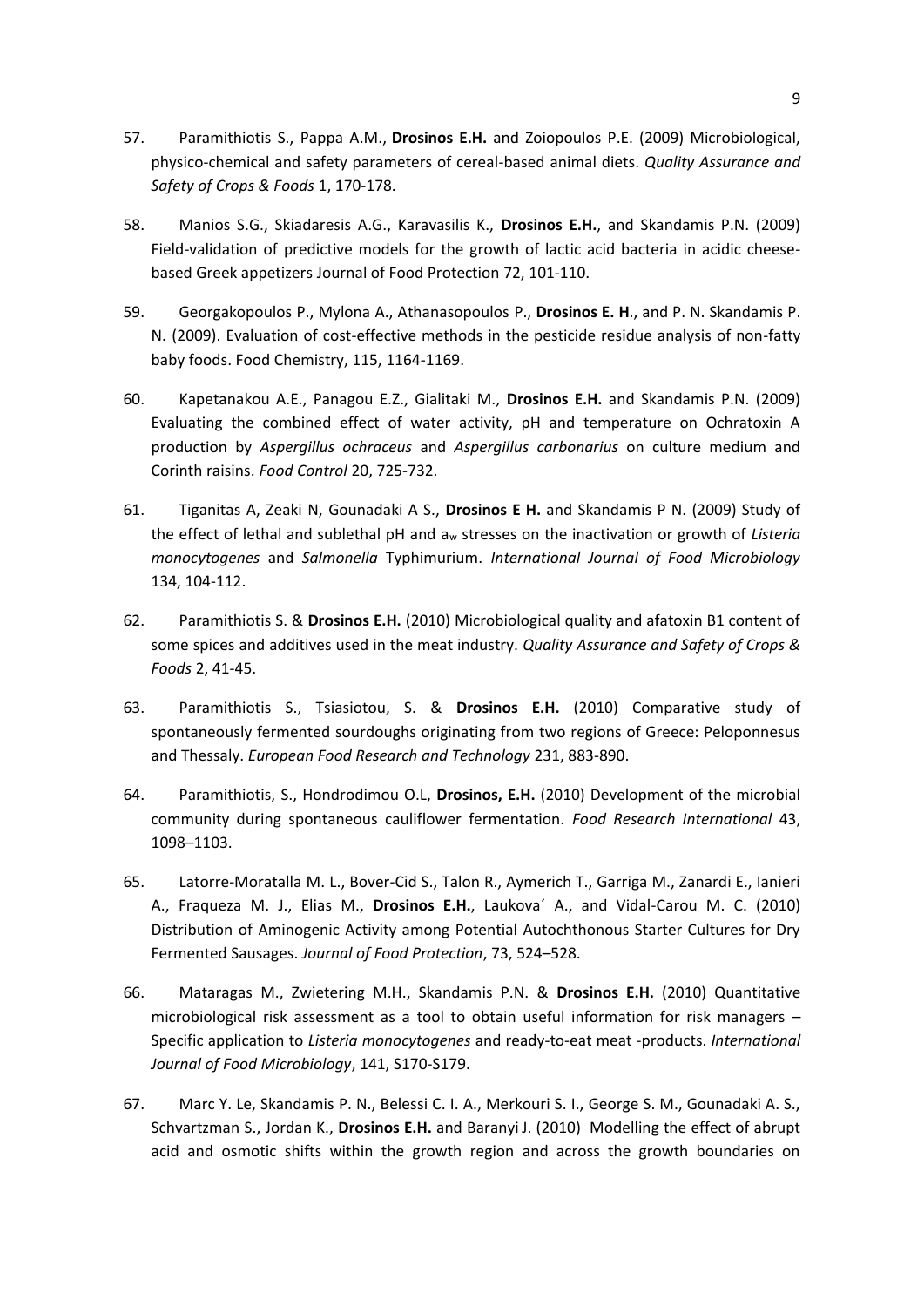adaptation and growth of *Listeria monocytogenes*. *Applied and Enviromental Microbiology*, 76, 6555-6563.

- 68. Latorre-Moratalla, M.L., Bover-Cid, S., Talon, R., Garriga, M., Zanardi, E., Ianieri, A., Fraqueza, M.J., Elias, M., **Drosinos, E.H.**, Vidal-Carou, M.C. (2010) Strategies to reduce biogenic amine accumulation in traditional sausage manufacturing. *LWT - Food Science and Technology* 43, 20-25.
- 69. Kousta, M., Mataragas M., Skandamis P.N., **Drosinos E.H.** (2010). Prevalence and sources of cheese contamination with pathogens at farm and processing levels. *Food Control* 21, 805- 815.
- 70. Belessi C.-I. A., Le Marc Y., Merkouri S.I., Gounadaki A.S., Schvartzman S., Jordan K., **Drosinos E.H.**, and Skandamis P.N. (2011) Investigating the adaptive growth responses of *Listeria monocytogenes* to acid and osmotic shifts above and across the growth boundaries. *Journal of Food Protection*, 74, 78-85.
- 71. Metsoviti M, S Paramithiotis, **Drosinos E.H.**, P N. Skandamis, M Galiotou-Panayotou and S Papanikolaou (2011) Biotechnological conversion of low-cost sugars for bacteriocin production by *Leuconostoc mesenteroides* E131. *New Biotechnology*, 28, 600-609.
- 72. Milios K., Mataragas M., Pantouvakis A., **Drosinos E.H.** & Zoiopoulos P.E. (2011) Evaluation of control over the microbiological contamination of carcasses in a lamb carcass dressing process operated with or without pasteurizing treatment. *International Journal of Food Microbiology*, 146, 170-175.
- 73. Mataragas, M., Dimitriou, V.; Skandamis, P., **Drosinos, E.** (2011) Quantifying the spoilage and shelf-life of yoghurt with fruits. *Food Microbiology*, 28, 611-616.
- 74. Jacxsens L., Luning P.A., Marcelis W.J., van Boekel T., Rovira J., Oses S., Kousta M., **Drosinos E.**, V. Jasson and M. Uyttendaele (2011) Tools for the performance assessment and improvement of food safety management systems. *Trends in Food Science and Technology*, 22, S80-S89.
- 75. Kapetanakou A., Ampavi A., Yanniotis S., **Drosinos E.H.**, Skandamis P. (2011) Development of a model describing the effect of temperature, water activity and (gel) structure on growth and ochratoxin A production by Aspergillus carbonarius in vitro and evaluation in food matrices of different viscosity. *Food Microbiology*, 28, 727-735.
- 76. Georgakopoulos P., Zachari R., Mataragas M., Athanasopoulos P., **Drosinos E.H.**, Skandamis P N. (2011) Optimization of octadecyl (C18) sorbent amount in QuEChERS analytical method for the accurate organophosphorus pesticide residues determination in low-fatty baby foods with response surface methodology. *Food Chemistry*, 128, 536-542.
- 77. Andritsos N.D., Mataragas M., Mavrou E., Stamatiou A., **Drosinos E.H.** (2012) The microbiological condition of minced pork prepared at retail stores in Athens, Greece, Meat Science, 91, 486-489.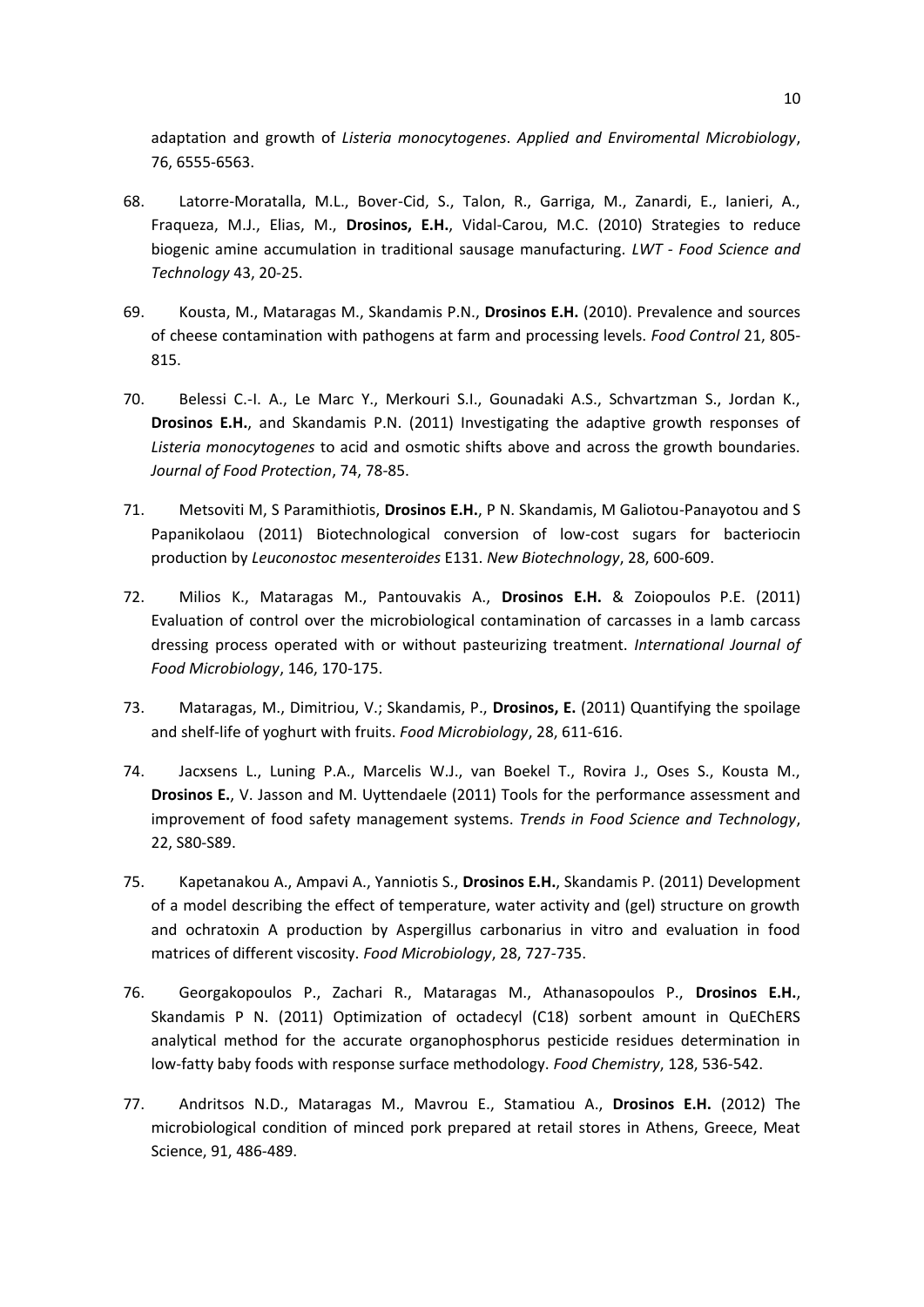- 78. Milios K., **Drosinos E.H.**, Zoiopoulos P.E. (2012) Factors influencing HACCP implementation in the food industry. *Journal of the Hellenic Veterinary Medical Society*, 63, 283-290.
- 79. **Drosinos E.H.**, Paramithiotis S. (2012) Nutritional attributes of lactic acid fermented fruits and vegetables. *AGRO Food Industry Hi-Tech*, 23, 46-48.
- 80. Mataragas M., **Drosinos E.H.**, Tsola E., Zoiopoulos P.E. (2012) Integrating statistical process control to monitor and improve carcasses quality in a poultry slaughterhouse implementing a HACCP system. *Food Control*, 28, 205-211.
- 81. **Drosinos E.H.**, Paramithiotis S. (2012) Effective strategies towards healthier fermented meat products. *AGRO Food Industry Hi-Tech*, 23, 42-44.
- 82. Kapetanakou A.E., Kollias J.N., Drosinos E.H., **Skandamis P.N.** (2012) Inhibition of *A. carbonarius* growth and reduction of ochratoxin A by bacteria and yeast composites of technological importance in culture media and beverages. *International Journal of Food Microbiology*, 152, 91-99.
- 83. Paramithiotis S., Doulgeraki A.I., Tsilikidis I., Nychas G.J.E., **Drosinos E.H.** (2012) Fate of Listeria monocytogenes and Salmonella Typhimurium during spontaneous cauliflower fermentation. *Food Control*, 27, 178-183.
- 84. Metsoviti M., Paramithiotis S., **Drosinos E.H.**, Galiotou-Panayotou M., Nychas G.J.E., Zeng A.P., Papanikolaou S. (2012) Screening of bacterial strains capable of converting biodieselderived raw glycerol into 1,3-propanediol, 2,3-butanediol and ethanol. *Engineering in Life Sciences*, 12, 57-68.
- 85. Kanellou G., Paramithiotis S., Mataragas M., **Drosinos E.H.** (2013) Field study on the microbiological quality of pickles in brine and survival of Salmonella Typhimurium and Listeria monocytogenes during storage at 4 °C. *European Food Research and Technology*, 236, 391- 397.
- 86. Milios K., Zoiopoulos P.E., Pantouvakis A., Mataragas M., **Drosinos E.H.** (2013) Technomanagerial factors related to food safety management system in food businesses. *British Food Journal*, 115, 1381-1399.
- 87. Cavaiuolo M., Paramithiotis S., **Drosinos E.H.**, Ferrante A. (2013) Development and optimization of an ELISA based method to detect Listeria monocytogenes and Escherichia coli O157 in fresh vegetables. *Analytical Methods*, 5, 4622-4627.
- 88. Andritsos N.D., Mataragas M., Paramithiotis S., **Drosinos E.H.** (2013) Quantifying Listeria monocytogenes prevalence and concentration in minced pork meat and estimating performance of three culture media from presence/absence microbiological testing using a deterministic and stochastic approach. *Food Microbiology*, 36, 395-405.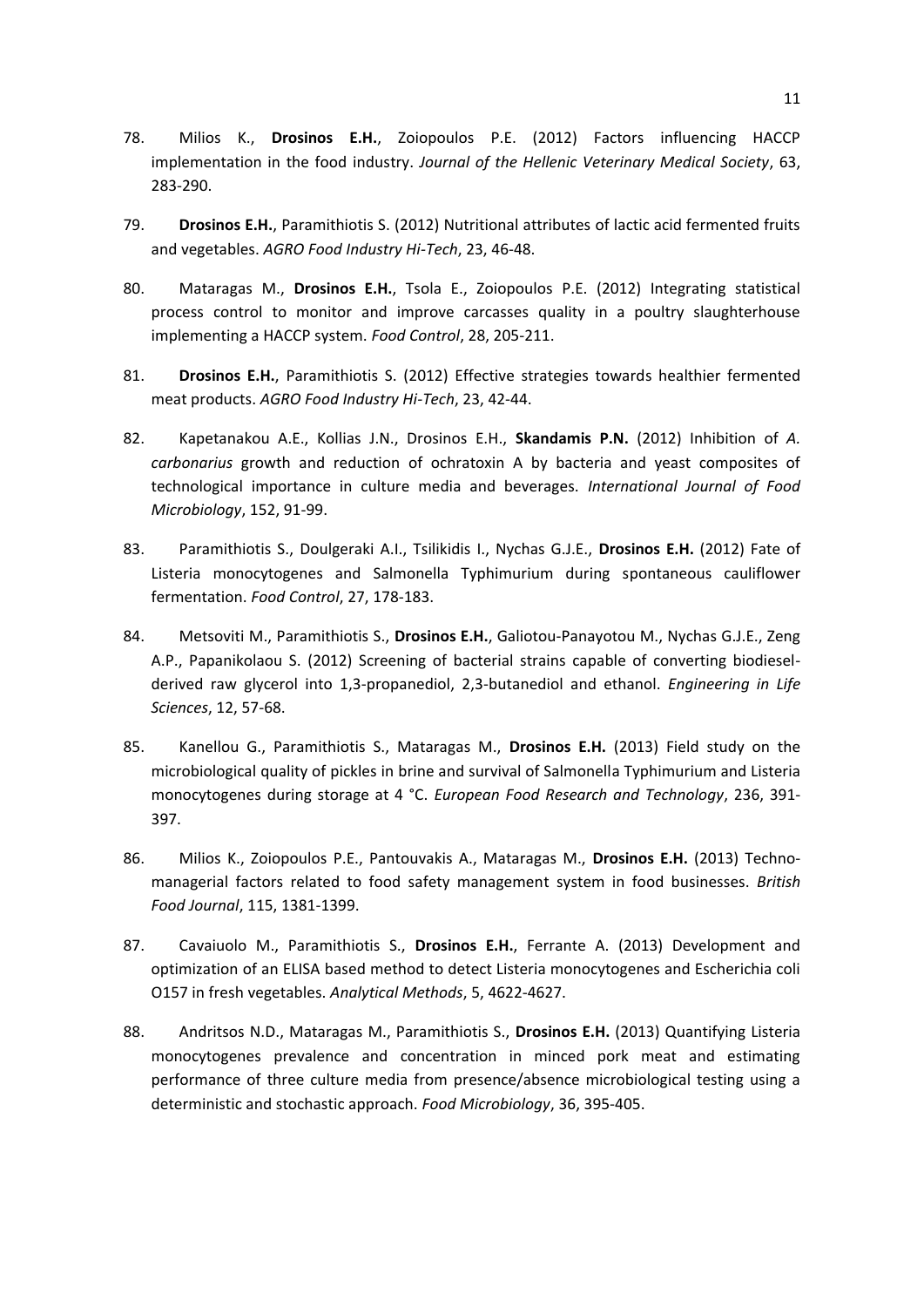- 89. Paramithiotis S., Kouretas K., **Drosinos E.H.** (2014) Effect of ripening stage on the development of the microbial community during spontaneous fermentation of green tomatoes. *Journal of the Science of Food and Agriculture*, 94, 1600-1606.
- 90. Milios K.T., **Drosinos E.H.**, Zoiopoulos P.E. (2014) Food Safety Management System validation and verification in meat industry: Carcass sampling methods for microbiological hygiene criteria - A review. *Food Control*, 43, 74-81.
- 91. Paramithiotis S., Vlontartzik E., **Drosinos E.H.** (2014) Enterocin production by enterococcus faecium strains isolated from greek spontaneously fermented sausages. *Italian Journal of Food Science*, 26, 12-17.
- 92. Paramithiotis S., Doulgeraki A.I., Karahasani A., **Drosinos E.H.** (2014) Microbial population dynamics during spontaneous fermentation of *Asparagus officinalis* L. young sprouts. *European Food Research and Technology*, 239, 297-304.
- 93. Milios K., **Drosinos E.H**., Zoiopoulos P.E. (2014) Carcass decontamination methods in slaughterhouses: a review. *Journal of the Hellenic Veterinary Medical Society*, 65: 65-78.
- 94. Pateraki C., Paramithiotis S., Doulgeraki A. I., Kallithraka S., Kotseridis Y. & **Drosinos E.H.** (2014) Effect of sulfur dioxide addition in wild yeast population dynamics and polyphenolic composition during spontaneous red wine fermentation from Vitis vinifera cultivar Agiorgitiko. *European Food Research and Technology, 239,* 10671075.
- 95. Hadjilouka, A.; Andritsos, N.D.; Paramithiotis, S; Mataragas, M; **Drosinos, E.H.** (2014) *Listeria monocytogenes* Serotype Prevalence and Biodiversity in Diverse Food Products. *Journal of Food Protection*, 77, 2115-2120.
- 96. Hadjilouka, A; Mantzourani, K.-S.; Katsarou, A; Cavaiuolo, M.; Ferrante, A.; Paramithiotis, S; Mataragas, M; **Drosinos, E.H.** (2015) Estimation of *Listeria monocytogenes* and *Escherichia coli* O157:H7 prevalence and levels in naturally contaminated rocket and cucumber samples by deterministic and stochastic approaches. *Journal of Food Protection*, 78, 311-322.
- 97. Paramithiotis, S; Adrakta, A; Sigala, K; **Drosinos, E.H.**; Proestos, C. (2015) Detection of DNA sequences originating from GMOs in milk and dairy products commercially available in Greece. *Agro Food Industry Hitech,* 26, 52-56.
- 98. Spadafora, N.D.; Paramithiotis, S; **Drosinos, E.H.**; Cammarisano, L.;Rogers, H.J.; Muller, C.T. (2016) Detection of Listeria monocytogenes in cut melon fruit using analysis of volatile organic compounds. *Food Microbiology*, 54, 52-59.
- 99. Hadjilouka, A; Molfeta, C; Panagiotopoulou, O; Paramithiotis, S; Mataragas, M; **Drosinos, E.H.** (2016) Expression of *Listeria monocytogenes* key virulence genes during growth in liquid medium, on rocket and melon at 4, 10 and 30 degrees C. *Food Microbiology,* 55, 7-15.
- 100. Tzamalis, P.G.; Panagiotakos, D.B.; **Drosinos, E.H.** (2016) A 'best practice score' for the assessment of food quality and safety management systems in fresh-cut produce sector. *Food Control,* 63, 179-186.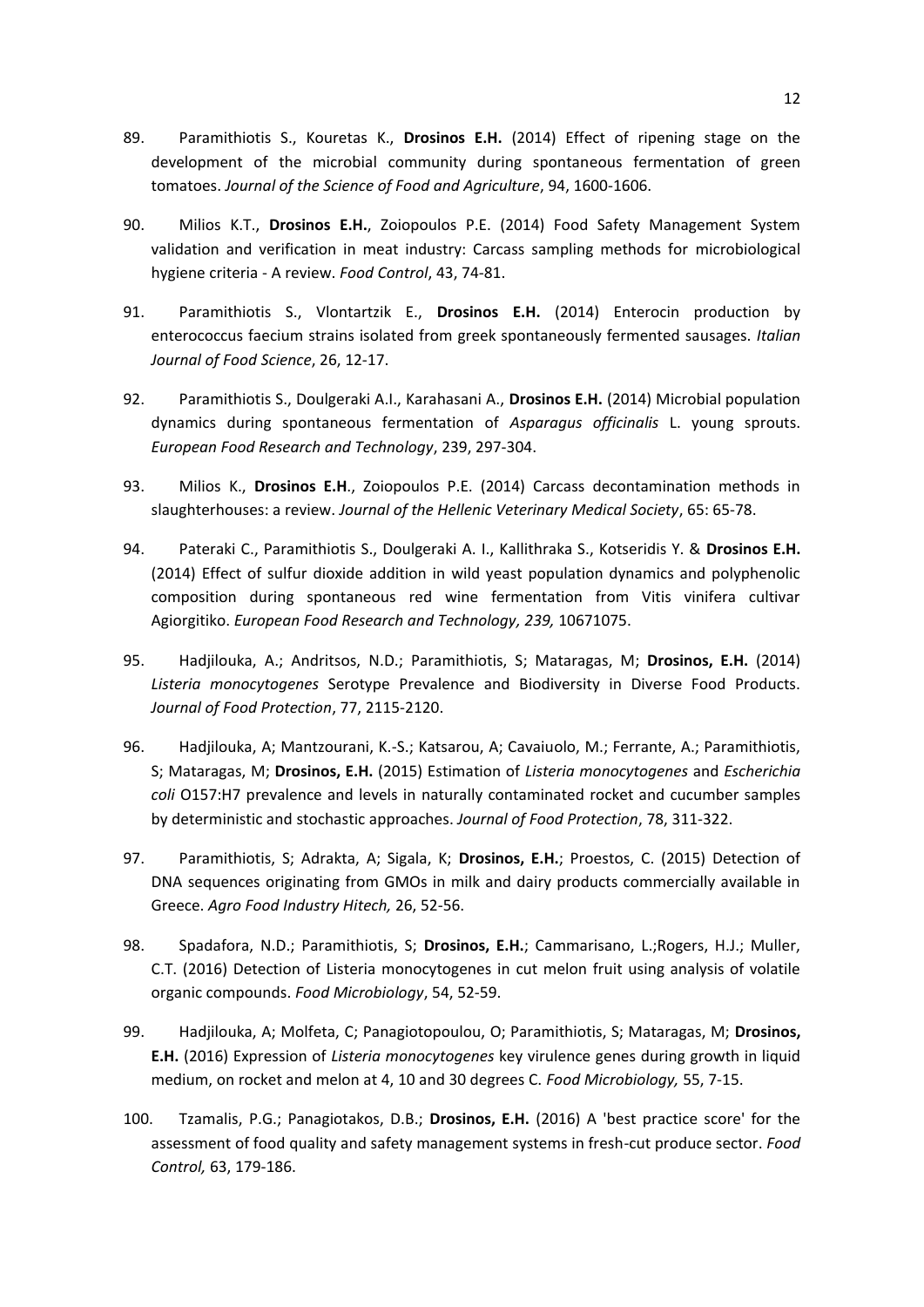- 101. Zilelidou E., Karmiri C.-V., Zoumpopoulou G., Mavrogonatou E., Kletsas D., Tsakalidou E., Papadimitriou K., **Drosinos E.H.**, Skandamis P. (2016). *Listeria monocytogenes* Strains Underrepresented during Selective Enrichment with an ISO Method Might Dominate during Passage through Simulated Gastric Fluid and In Vitro Infection of Caco-2 Cells. Applied and Environmental Microbiology, 82, 6846-6858.
- 102. Hadjilouka A., Nikolidakis K., Paramithiotis S., **Drosinos E.H.** (2016). Effect of co-culture with enterocinogenic E. faecium on L. monocytogenes key virulence gene expression. AIMS Microbiology 2(3), 359-371.
- 103. Paramithiotis S., Doulgeraki A.I., Vrelli A., Nychas G.J.E., **Drosinos E.H.** (2016). Evolution of the microbial community during traditional fermentation of globe artichoke immature inflorescence. International Journal of Clinical and Medical Microbiology 1, 117.
- 104. Hadjilouka A., Mavrogiannis G., Mallouchos A., Paramithiotis S., Mataragas M., **Drosinos E.H.** (2017). Effect of lemongrass essential oil on Listeria monocytogenes gene expression. LWT-Food Science and Technology 77, 510-516.
- 105. Maina S., Pateraki C., Kopsahelis N., Paramithiotis S., **Drosinos E.H.**, Papanikolaou S., Koutinas A. 2017. Microbial oil production from various carbon sources by newly isolated oleaginous yeasts. Engineering in Life Sciences 17, 333-344.
- 106. Kakouri E., Daferera D., Paramithiotis S., Astraka K., **Drosinos E.H.**, Polissiou M. (2017). In vitro antioxidant and antimicrobial activity of Crocus sativus L. tepals and comparative study with Melissa officinalis leaves and Propolis. Journal of Applied Research on Medicinal and Aromatic Plants 4, 66-74.
- 107. Pardali E., Paramithiotis S., Papadelli M., Mataragas M., **Drosinos E.H.** (2017). Lactic acid bacteria population dynamics during spontaneous fermentation of radish (Raphanus sativus L.) roots in brine. World Journal of Microbiology and Biotechnology 33, 110.
- 108. Paramithiotis S., **Drosinos E.H.**, Skandamis P.N. 2017. Food recalls and warnings due to the presence of foodborne pathogens – a focus on fresh fruits, vegetables, dairy and eggs. Current Opinion in Food Science, 18, 71-75.

# **International Symposia**

- 1. **Drosinos, E.H.** and Board, R.G. (1992) Contamination and spoilage of chilled lamb with *Pseudomonas* spp. In: *Spoilage of foods and feeds,* The Biodeterioration Society, University of Reading, 15-16 September 1992. *International Biodeterioration & Biodegradation,* **32**, 228. (P)
- 2. Tassou, C.C., **Drosinos, E.H.** and Nychas, G.-J.E. (1995) Phenolic extract of carob beans: its activity on *Staphylococcus aureus* and *Salmonella enteritidis* in broth and in model food system. In: *Disinfection, sterilization and preservation*: *problems and practices*, Society for Applied Bacteriology and The Biodeterioration Society, University of Surrey, Guildford, 23-24 March 1995. *International Biodeterioration & Biodegradation,* **36**, 466-467. (P)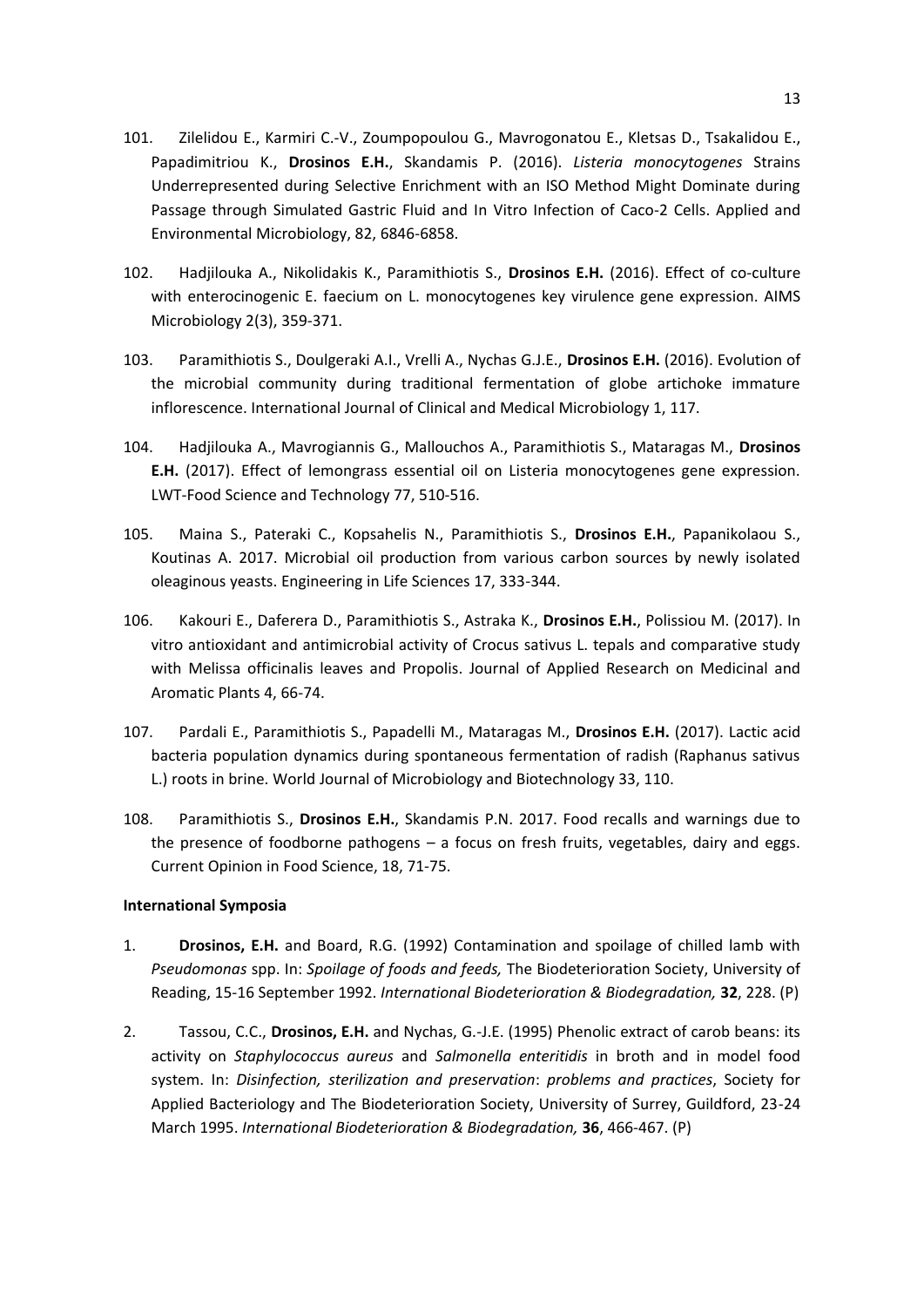- 3. Lambropoulou, K.A., **Drosinos, E.H.** and Nychas, G.-J.E. (1995) Attributes of Microbial associations of fresh gilt-head seabream *(Sparus aurata)*. International Seafood Conference on the occasion of the 25th anniversary of the West European Fish Technologist's Association (WEFTA), Noordwijkerhout, The Netherlands, 13-16 November 1995. (P)
- 4. Koutsoumanis, K., Taoukis, P., **Drosinos, E.H.** and Nychas, G.-J.E. (1997) Lactic acid bacteria and *Brochothrix thermosphacta:* the dominant spoilage microflora of mediterranean fresh sea fish stored under modified atmosphere packaging conditions*.* In: Methods to determine the freshness of fish in research and industry: Proceedings of the Final Meeting of the Concerted action «Evaluation of Fish Freshness», AIR3-CT94 2283, Nantes, France, 12-14 November 1997 (G. Olafsdόttir, J. Luten, P. Dalgaard, M. Careche, V. Verrez-Bagnis, E. Martinsdόttir and K. Heia, eds), pp. 158-165, Paris: International Institute of Refrigeration.
- 5. Metaxopoulos I., Georgiadou K.G., Papadelli M. & **Drosinos E.H.** (2001) Antagonistic activity of lactic acid bacteria against *Listeria monocytogenes* in a meat juice. Microbiologia Balcanica 2001, 2nd Balcan Conference of Microbiology, Thessaloniki 22-24 November 2001, Βιβλίο Περιλήψεων, σελ. 158.
- 6. Tryfinopoulou, P., **Drosinos, E.H.** and Nychas, G-J.E. (2001) Evaluation of *Pseudomonas* CFC-selective medium in fish samples. Microbiologia Balcanica 2001, 2nd Balcan Conference of Microbiology, Thessaloniki 22-24 November 2001, Book of Abstracts, p. 232. (P)
- 7. Nychas, G.-J., and **Drosinos, E.H.** (2002) Shelf life of various fish products (sous vide) and growth of *Clostridium* spp. In: Molecular genetics, classification, pathology and ecology of the genus *Clostridium*. Proceedings of the meeting hosted by the University of Liège, Belgium, 25- 26 January 2002, p. 118. (P)
- 8. **Drosinos, E.H.**, Mataragas, M. and Metaxopoulos, J. (2004) Inhibition of *Listeria monocytogenes* by natural antimicrobial compounds. Farm to fork food safety, a call for common sense. European Union Risk Analysis Information Network (EU-RAIN). May 12th – 14th 2004, Athens, Greece. (P)
- 9. **Drosinos E.H.**, Mataragas M. and Metaxopoulos J. (2004). Inhibition of *Listeria monocytogenes* by natural antimicrobial compounds. Proceedings of the Two Day Conference: "Food Safety and the Consumer", 3d-4th June 2004, Brussels, Belgium. (P)
- 10. Gasparik-Reichardt J., Cocolin L., **Drosinos E.Η.**, Gaitis F. (2004) Comparison of microflora of traditional fermented sausages identified with traditional and molecular methods. Proceedings of the 50<sup>th</sup> International Congress of Meat Science and Technology, August 8-13, 2004, Helsinki, Finland, ICoMST 2004, p.p. 615-619. Abstract Book p. 134.
- 11. Rantsiou, K., **Drosinos, E.H.**, Gialitaki, M. and Cocolin, L. (2004) Molecular characterization of *Lactobacillus* strains isolated in Greece from traditional sausages. The 19th International ICFMH Symposium, FOOD MICRO 2004, 12-16 September, 2004, 2<sup>nd</sup> day, Positive and Negative Microorganisms in Food Environments, Session 7: Molecular Approaches in Food Microbiology, SP07-07. Portorož, Slovenia, Book of Abstracts, p. 147.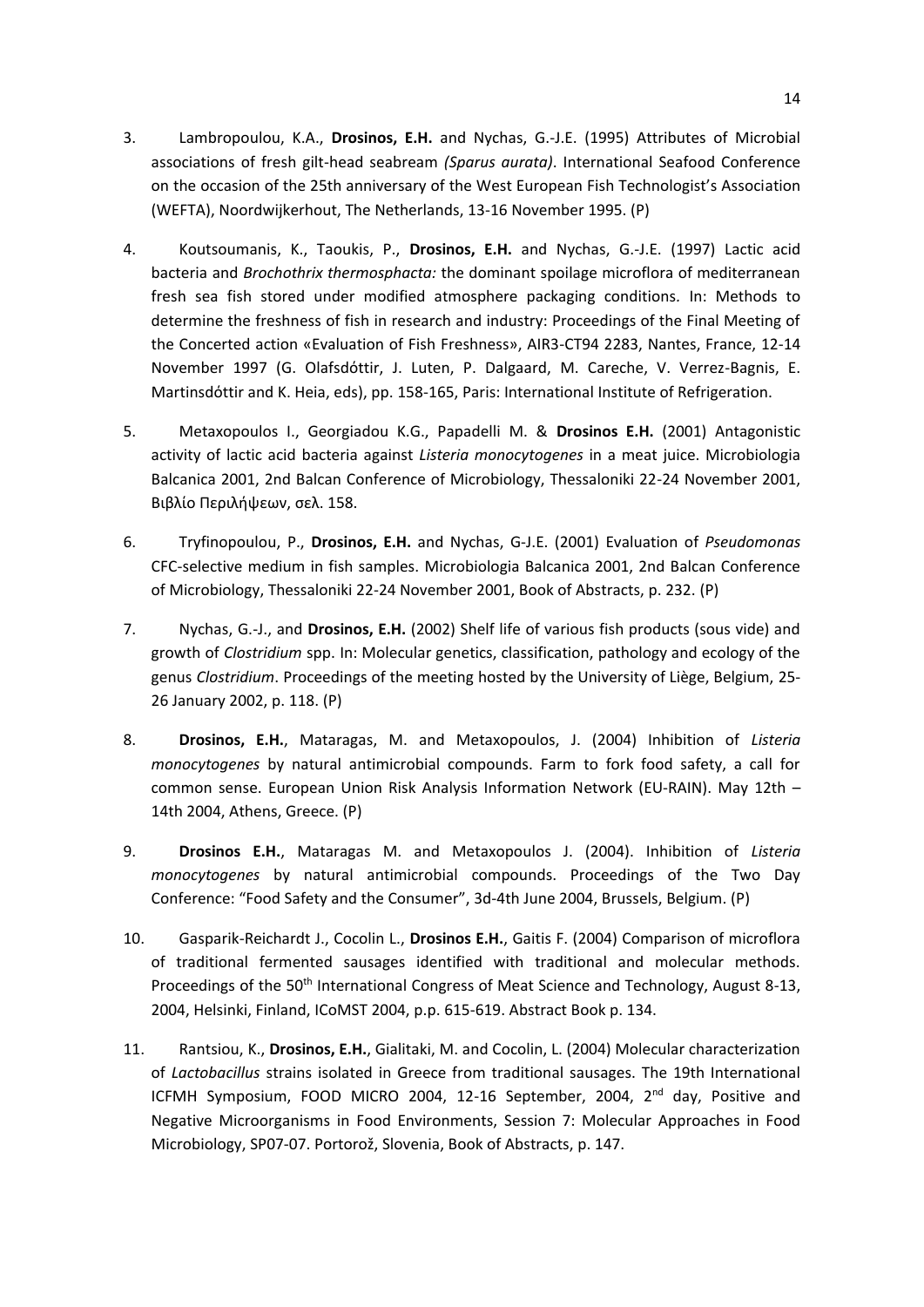- 12. Paramithiotis, S., **Drosinos E.H.**, Skandamis P, and Metaxopoulos, J. (2004) Enzymatic activities of lactic acid bacteria and staphylococci isolated from traditional sausage fermentation. The 19th International ICFMH Symposium, FOOD MICRO 2004, 12-16 September, 2004, Session 8: Food Microbiology at the Single Cell Level, P08-07. Portorož, Slovenia, Book of Abstracts, p. 191. (P)
- 13. Kozačinski, L., **Drosinos, E.Η.**, Čaklovica, F., Cocolin, L., Gasparik-Reichardt, J., and Vesković, S. (2004) Investigation of microflora of autochthonous fermented sausages. In Proceedings of the Third Croatian Congress of Microbiology with International Participation, Poreč, 4-7 October 2004, Croatia, pp. 36-37. (P)
- 14. Gounadaki A., Skandamis P.N., **Drosinos E.H.**, & Nychas G.J.E. (2005) Survival of Listeria monocytogenes under simulated fermentation and ripening conditions of fermented meats. Society for Applied Microbiology January Meeting 2005, 12-13 January, Norwich, U.K. (P)
- 15. Gounadaki A., Skandamis P.N., **Drosinos E.H.**, & Nychas G.J.E. (2005) Modelling the inactivation of Staphylococcus aureus and Salmonella Enteritidis in sliced fermented sausages packaged under air and vacuum at 25, 15 and 5oC. Society for Applied Microbiology January Meeting 2005, 12-13 January, Norwich, U.K. (P)
- 16. Skandamis, P.N., Gounadaki, A., Koutsoumanis, K., **Drosinos, E.H.**, and Nychas, G.J.E. (2005) Risk assessment of Listeria monocytogenes in traditional sausages produced in EU. Society for Applied Microbiology January Meeting 2005, 12-13 January, Norwich, U.K. (P)
- 17. Skandamis, P.N, Koutsoumanis, K., Gounadaki, A., **Drosinos, E.H.**, and Nychas, G-J.E. (2005) Incidences of *Listeria monocytogenes* in European traditional sausages; a case study for risk assessment. Innovations in Traditional Foods (INTRADFOOD 2005), 25-28 October 2005, Valencia, Spain. The European Federation of Food Science and Technology.
- 18. Nisiotou, A., Eliopoulos, V., **Drosinos, E.H.**, Nychas G.-J.E. (2006) Characterization of indigenous yeast populations in sound, damaged and botrytis-affected grapes. 2nd International Congress on Bioprocesses in Food Industries (ICBF-2006), June 18-21, University of Patras, Greece, Congress Proceedings, p. 196. (P)
- 19. Mahgoob, S., Gounadaki A., Skandamis P.N., **Drosinos E.H.**, Nychas G.J.E. (2006). Effect of storage temperature and repackaging under vacuum on microbial profiles of ham and smoked turkey ham. 2nd International Congress on Bioprocesses in Food Industries (ICBF-2006), June 18-21, University of Patras, Greece, Congress Proceedings, p. 195. (P)
- 20. Gounadaki A., Skandamis P.N., **Drosinos E.H.**, Nychas G.J.E. (2006). Field application of oregano essential oil as potential food industry disinfectant. 2nd International Congress on Bioprocesses in Food Industries (ICBF-2006), June 18-21, University of Patras, Greece, Congress Proceedings, p. 195. (P)
- 21. Gasparik-Reichardt, J., Tóth, Sz., Cocolin, L., **Drosinos, E.H,** Hadziosmanovic, M, Caklovica, F., Turubatovic, L., and Petrohilou, I. (2006). Safety of traditional fermented sausages: research on protective cultures and bacteriocins. In: *52nd International Congress of Meat Science and Technology, Harnessing and exploiting global opportunities*, 13-18 August 2006,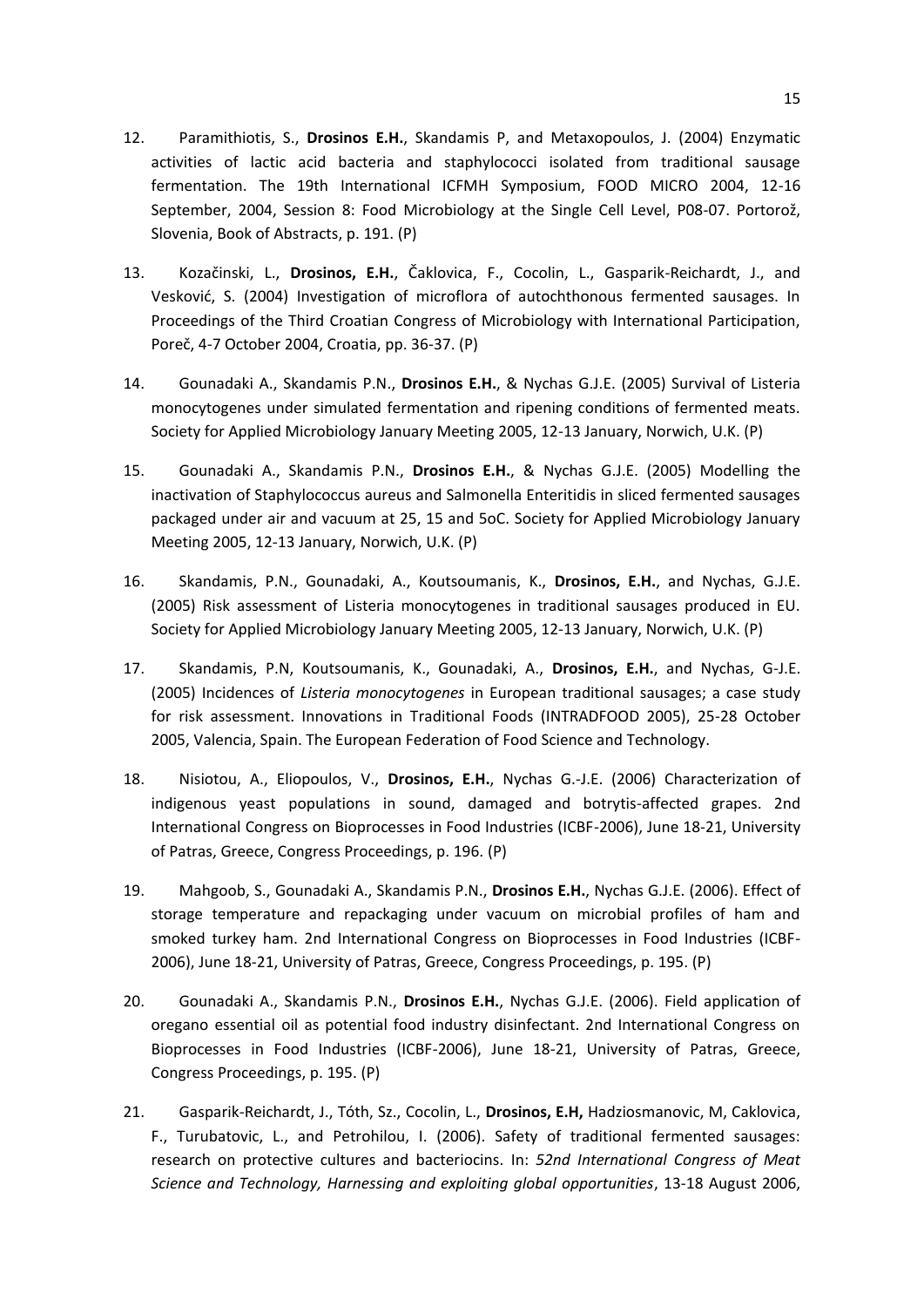Dublin, Ireland, edited by: D. Troy, R. Pearce, B. Byrne and J. Kerry, Wageningen Academic Publishers, Wageningen, The Netherlands, pp. 335-336.

- 22. Nisiotou A, Eliopoulos V, Skandamis P, **Drosinos E.H.** and Nychas G-J.E (2006) Large-scale mutagenesis by transposon tagging for the identification of genetic loci that alter sensitivity to weak organic acids The 20th International ICFMH Symposium, FOOD MICRO 2006, August 29 – September 2, 2006, Bologna, Italy, Book of Abstracts, p. 67. (P)
- 23. Skandamis P.N., Belesi H., and **Drosinos E H.** (2006) Modelling the survival-growth of *L. innocua* on dairy products: safety implications for the role of fungus in these products The 20th International ICFMH Symposium, FOOD MICRO 2006, August 29 – September 2, 2006, Bologna, Italy, Book of Abstracts, p. 388. (P)
- 24. Stamatiou A.P., Koutsoumanis K., **Drosinos E.H.** and Nychas G-J.E. (2006) Shelf-developed modified atmosphere packaging: Using microbial respiratory activity for shelf life extension of fresh meat The 20th International ICFMH Symposium, FOOD MICRO 2006, August 29 – September 2, 2006, Bologna, Italy, Book of Abstracts, p. 463. (P)
- 25. Mataragas M, **Drosinos E H.**, Siana P, Skandamis P, Metaxopoulos I. (2006) Cooked Cured Meat Product-Validation of the Kinetic Behavior Model Under Constant and Fluctuating Temperatures. The 20th International ICFMH Symposium, FOOD MICRO 2006, August 29 – September 2, 2006, Bologna, Italy, Book of Abstracts, p. 525. (P)
- 26. Gounadaki A., Skandamis P.N., **Drosinos E.H.**, Nychas G.-J.E. (2006). Significance of multiple stress factors on subsequent survival of Listeria monocytogenes on fermented sausages. The 20th International ICFMH Symposium, FOOD MICRO 2006, August 29– September 2, 2006, Bologna, Italy, Book of Abstracts, p. 537. (P)
- 27. Skandamis, P.N., Manios, S., Skiadaresis, A., **Drosinos, E.H.** (2007) Survival and subsequent acid resistance of acid adapted or osmotically shocked Salmonella enterica serovar Enteritidis PT 4 and Listeria monocytogenes in traditional greek appetizers stored at 5 and 15 °C. IAFP 2007, 94th Annual Meeting, July 8-11, Lake Buena Vista, Florida. Program and Abstract Book, p. 102. International Association for Food Protection, Des Moines, IA, USA.
- 28. Georgakopoulos, P., Theos, A., Athanasopoulos, P., **Drosinos, E.H.**, and Skandamis, P.N. (2007). Pesticides determination in three fruit-based baby foods using different extraction methods and gas chromatography. IAFP 2007, 94th Annual Meeting, July 8-11, Lake Buena Vista, Florida. Program and Abstract Book, p. 95. International Association for Food Protection, Des Moines, IA, USA.
- 29. Gounadaki A.S., Skandamis P.N., **Drosinos E.H.**, Nychas G.-J.E. (2007). Oregano essential oil: a potential food industry disinfectant. IAFP 2007, 94th Annual Meeting, July 8-11, Lake Buena Vista, Florida. Program and Abstract Book, pp. 91-92. International Association for Food Protection, Des Moines, IA, USA. International Association for Food Protection, Lake Buena Vista, Florida, USA.
- 30. Gounadaki A.S., Skandamis P.N., **Drosinos E.H.**, Nychas G.-J.E. (2007). Identification of microbiological hazards in the environment and processes of traditional fermented sausages.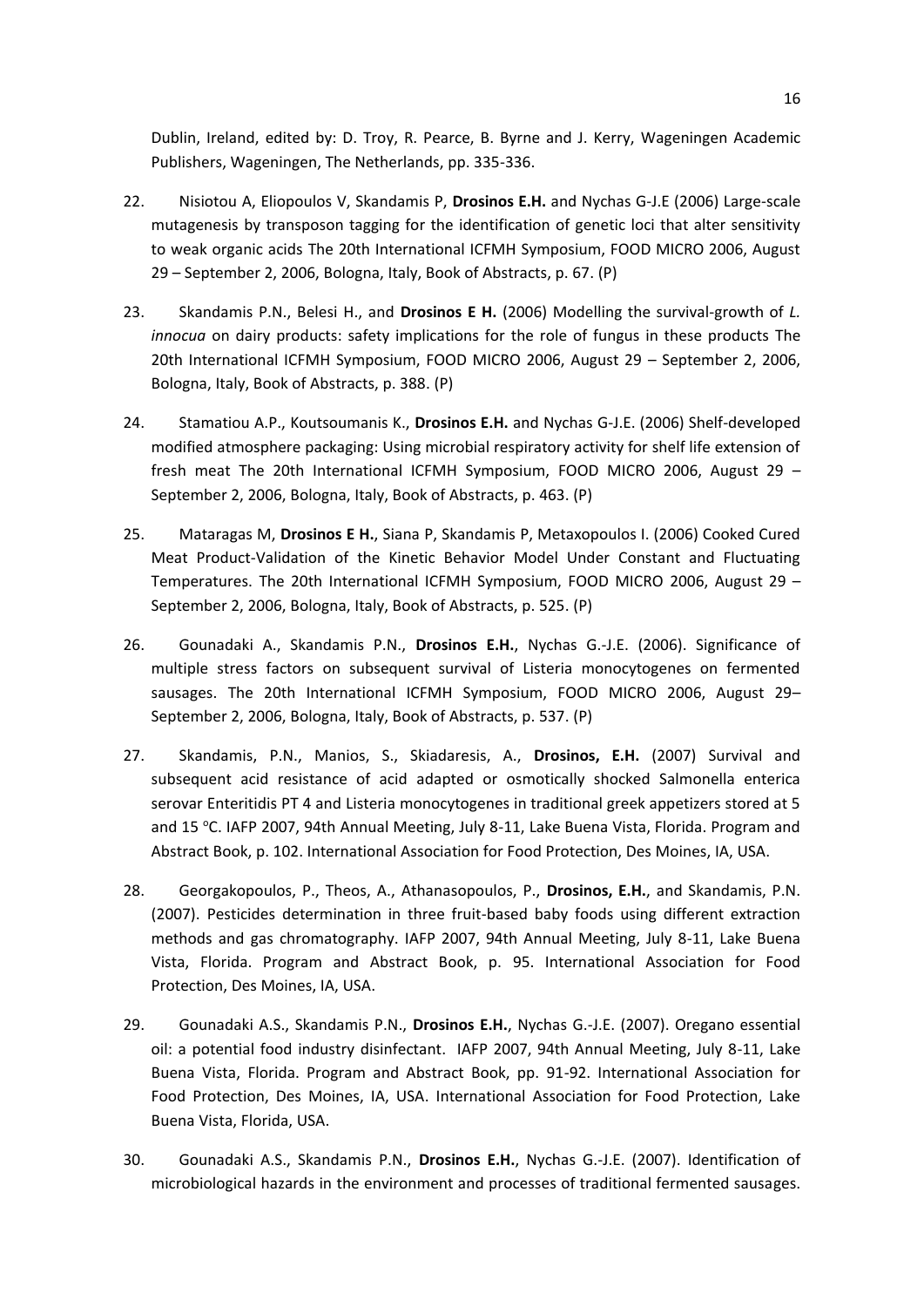IAFP 2007, 94th Annual Meeting, July 8-11, Lake Buena Vista, Florida. Program and Abstract Book, p. 154. International Association for Food Protection, Des Moines, IA, USA. (P)

- 31. Mataragas, M., Tornaros, A., Skandamis, P. and **Drosinos, E.H.** (2007) Modeling the influence of antimicrobials on the spoilage microflora of cooked, cured meat prouct. IAFP 2007, 94th Annual Meeting, July 8-11, Lake Buena Vista, Florida. Program and Abstract Book, p. 238. International Association for Food Protection, Des Moines, IA, USA. (P)
- 32. Skandamis P.N., Manios S., Skiadaresis A., Karavasilis K., Nychas G.-J. E., and **Drosinos E.H.** (2007) Development and field validation of a shelf-life model for emulsified Greek appetizers. 5th International Conference Predictive Modelling in Foods**,** ICPMF 2007, September 16-19, 2007, Athens, Greece.
- 33. Mataragas M., Skandamis P. and **Drosinos E.H.** (2007) Extending shelf life of cooked, cured meat product by the addition of sodium chloride, sodium lactate and sodium diacetate. 5th International Conference Predictive Modelling in Foods**,** ICPMF 2007, September 16-19, 2007, Athens, Greece. p. 461-464. (P)
- **34.** Mataragas M., Lazaridou, A., Stergiou, V., Panagou, E., Skandamis, P., **Drosinos E.H.** and Nychas, G.-J. (2008) Quantifying non thermal inactivation of Listeria monocytogenes in a traditional Greek Soft Cheese "Katiki" The 21st International ICFMH Symposium, FOOD MICRO 2008, 1-4 September, 2008, Aberdeen, Scotland, Programme and Abstract Book, p. 210. (P)
- **35.** Mataragas M., Skandamis P. and **Drosinos E.H.** (2008) Quantitative risk assessment of the presence of the foodborne pathogen Listeria monocytogenes in thermally processed readyto-eat meat products. The 21st International ICFMH Symposium, FOOD MICRO 2008, 1-4 September, 2008, Aberdeen, Scotland, Programme and Abstract Book, p. 292. (P)
- **36.** Mataragas, M. Tsola, E. **Drosinos E.Η.**, Zoiopoulos, P. (2008) Critical Control Points Monitoring in a Poultry Slaughterhouse using Multivariate Statistics. The 21st International ICFMH Symposium, FOOD MICRO 2008, 1-4 September, 2008, Aberdeen, Scotland, Programme and Abstract Book, p. 168.
- 37. Tiganitas, A., Zeaki, N., Gounadaki, A., **Drosinos, E.Η.**, Skandamis P. (2008) Studying the effect of level (lethal/sublethal) and sequence of pH and aW stresses on the inactivation or growth of *Listeria monocytogenes* and *Salmonella* Typhimurium at 5 and 10 °C. The 21st International ICFMH Symposium, FOOD MICRO 2008, 1-4 September, 2008, Aberdeen, Scotland, Programme and Abstract Book, p. 152.
- 38. Poimenidou S., Satmari, V., Belessi, C., **Drosinos, E.Η.**, Skandamis P. (2008) Biofilm formation by *Listeria monocytogenes* on food-soiled stainless steel surfaces and resistance to sanitizers under conditions simulating food processing. The 21st International ICFMH Symposium, FOOD MICRO 2008, 1-4 September, 2008, Aberdeen, Scotland, Programme and Abstract Book, p. 82.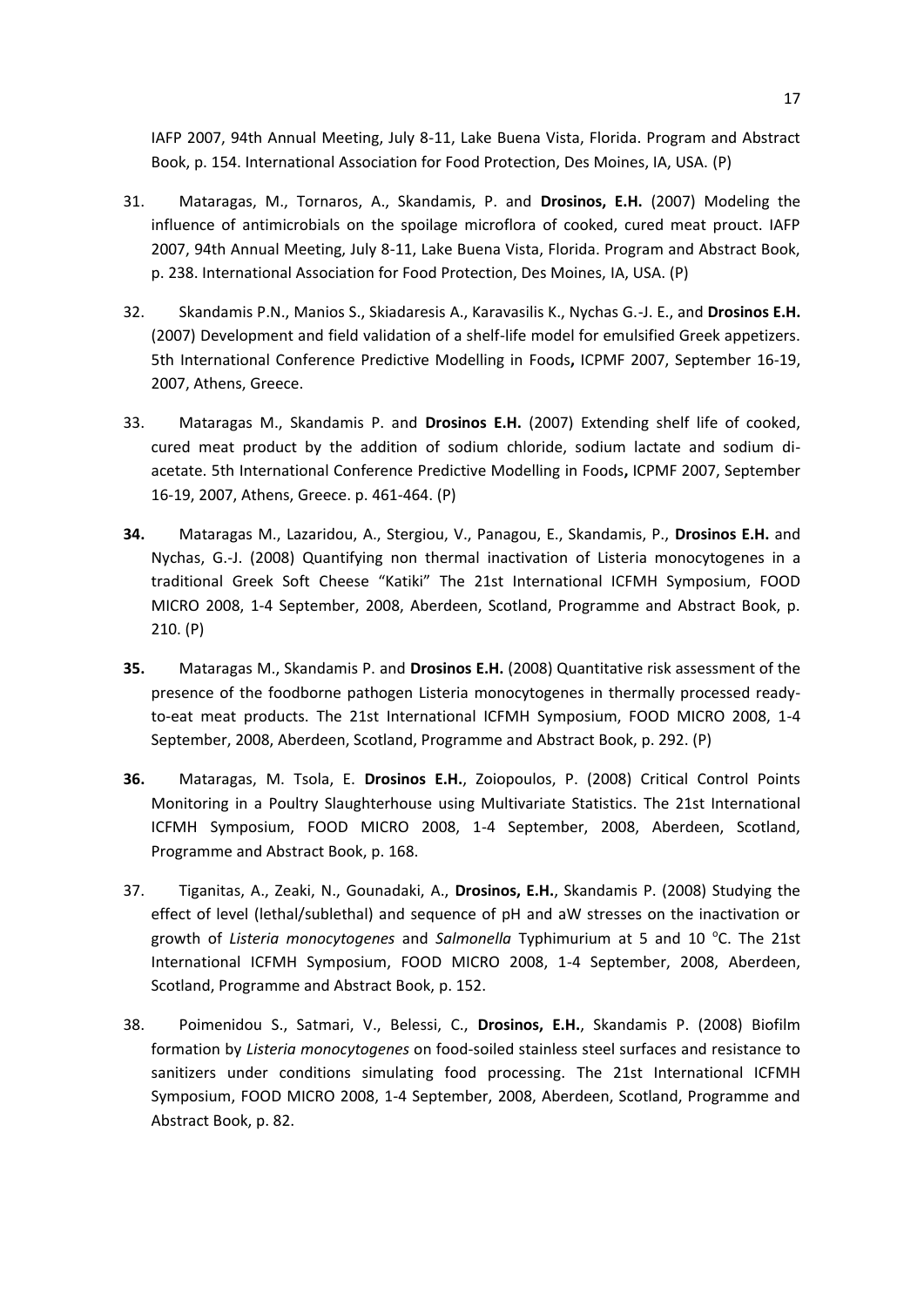39. Metsoviti M., Paramithiotis S., **Drosinos E.H.**, Zeng A.-P., Papanikolaou S. (2009). Microbial screening for glycerol assimilation and 1,3 propanediol production. BioSys 2009, Hamburg 15-16 October 2009.

# **As Associated Professor**

- 40. Kapetanakou, A.E., Abavi, A., Yanniotis, S., **Drosinos, E.H.** and Skandamis, P.N. (2009). Development of a model describing the effect of temperature and (gel) structure on ochratoxin A production by Aspergillus carbonarius in liquid media and validation in foods of different viscosity. Abstract accepted for oral presentation. 6th International Conference on Predictive Microbiology in Foods. Washington, DC., USA, September 8-12, 2009, 39-42. (P)
- 41. Belessi, C.-I. A. Merkouri, S.I., Gounadaki, A. S., Schvartzman, S., Jordan, K., **Drosinos, E.H.**, and Skandamis, P.N. (2009). Modeling the effect of acid and osmotic shifts from growth to no growth conditions and vice versa on the adaptation and growth of Listeria monocytogenes. Abstract accepted for oral presentation. 6th International Conference on Predictive Microbiology in Foods. Washington, DC., USA, September 8-12, 2009, 60-63. (P)
- 42. Kapetanakou, A. Lioliou, E., **Drosinos, E.H.** and Skandamis, P.N. (2010) In vitro and in situ detoxification of ochratoxin A by yeasts and bacteria of technological importance. 22th International ICFMH Symposium Food Micro 2010, Copenhagen 30th August – 3rd September, 2010. (P)
- 43. Andritsos N.D., Paramithiotis S., **Drosinos E.H.** and Mataragas M. (2010). Bayesian inference for quantifying *Listeria monocytogenes* presence in minced pork meat as well as sensitivity and specificity of culture methods. Proceedings of the 22nd International ICFMH Symposium: "Microbial Behaviour in the Food Chain", pp. 152, 30th August – 3rd September 2010, Copenhagen, Denmark. (P)
- 44. Andritsos N.D., Stamatiou A., **Drosinos E.H.** and Mataragas M. (2010). Application of multivariate analysis to study the microbial association of minced pork meat obtained from local markets. Proceedings of the 22nd International ICFMH Symposium: "Microbial Behaviour in the Food Chain", pp. 187, 30 August – 3 September 2010, Copenhagen, Denmark. (P).
- 45. Belessi, C-I. A., Merkouri, S.I., Gounadaki, A.S. Schvartzman, S., Jordan, K., **Drosinos, E.H.** and Skandamis, P.N. 2011. Modeling the effect of acid and osmotic shifts above and across the growth boundaries on the adaptation and growth of Listeria monocytogenes. 11th International Congress on Engineering and Food (ICEF), 22-26 May 2011, Athens, Greece. (P)
- 46. Vakalopoulos A., Mataragas M., Panagiotakos D.B., **Drosinos E.H.**, Skandamis P.N. and Nychas G.-J.E. (2011). Evaluation and recalibration of a risk-based protocol for optimization of Safety Inspections by Hellenic Food Authority. Proceedings of the 7th International Conference on Predictive Modelling of Foods (ICPMF), pp. 114-117, 12th-15th September 2011, Dublin, Ireland.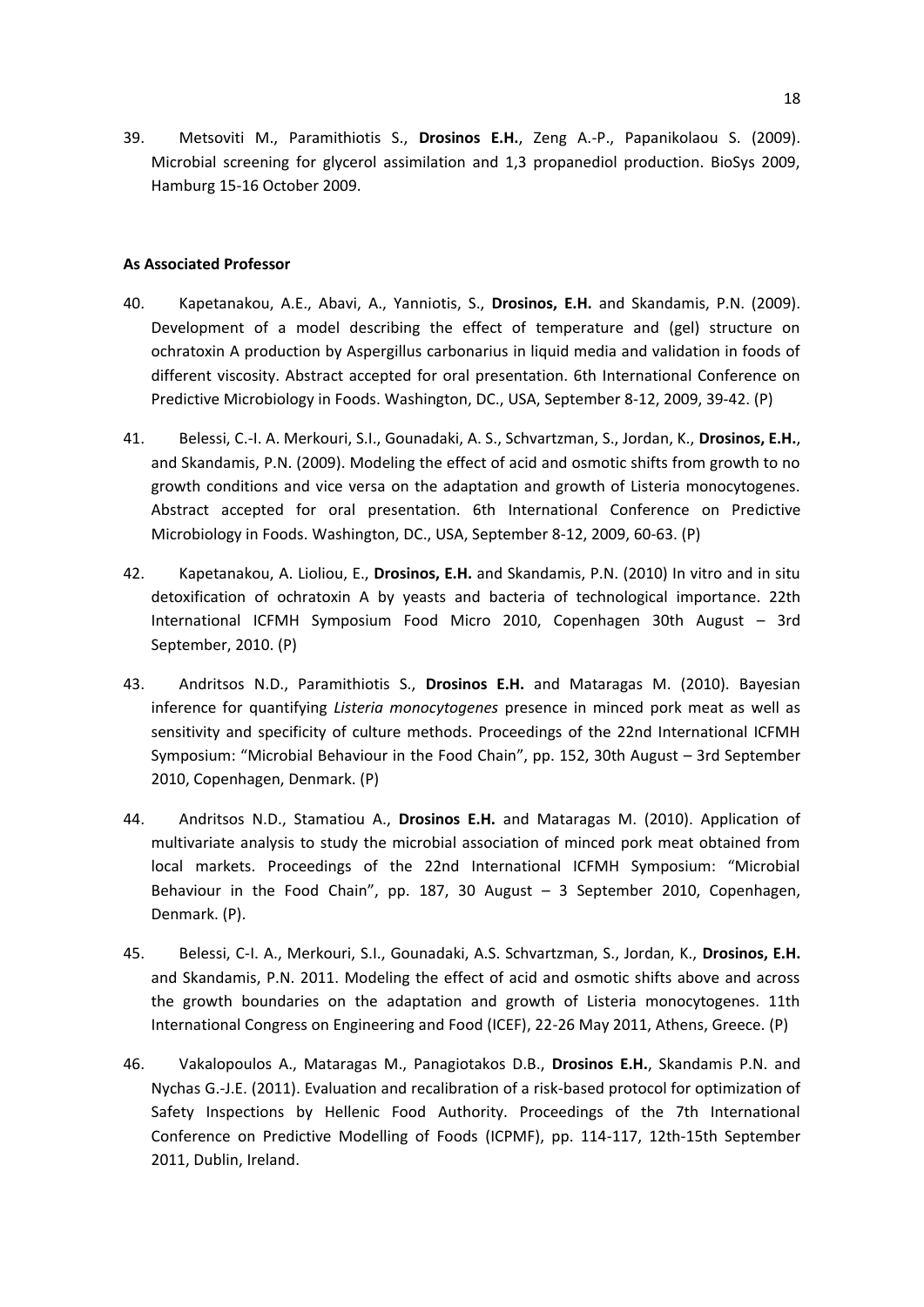- 47. Kapetanakou A.E., **Drosinos E.H.**, Mataragas M. and Skandamis P.N. (2011). From single spores to mycelium: variability of *Aspergillus westerdijkiae*, *A. carbonarius* and *Penicillium verrucosum* growth and ochratoxin A production. Proceedings of the 7th International Conference on Predictive Modelling of Foods (ICPMF), pp. 486-489, 12th-15th September 2011, Dublin, Ireland. (P).
- 48. Hadjilouka A., Mantzourani K.-S., Koubou V., Paramithiotis S., Mataragas M., **Drosinos E.H.** (2013). Prevalence of *Listeria monocytogenes* and *E. coli* O157:H7 in rocket (*Eruca sativa*), cucumber (*Cucumis sativus*) and strawberry (*Fragaria ananassa)* samples. XI International Controlled & Modified Atmosphere Research Conference, Trani 3-7 June.
- 49. Hadjilouka A., Katsarou A., Paramithiotis S., **Drosinos E.H.** (2013). Biodiversity of *Listeria monocytogenes* and *Escherichia coli* O157:H7 strains isolated from rocket, cucumber and strawberry samples. XI International Controlled & Modified Atmosphere Research Conference, Trani 3-7 June.
- 50. Cavaiuolo M., Paramithiotis S., Botticella G., Beneduce L., Spano G., **Drosinos E.H.**, Ferrante A. (2013). Evaluation of an ELISA method to detect *Listeria monocytogenes* and *Escherichia coli* in fresh vegetables. XI International Controlled & Modified Atmosphere Research Conference, Trani 3-7 June.
- 51. Mataragas M. and **Drosinos E.H.** (2013). Predicting the effect of washing and chilling on microbiological quality of poultry carcasses by applying meta-analysis. 8th International Conference on Predictive Modelling in Foods (ICPMF): "Predictive microbiology in food: Today's tools to meet stakeholders' expectations", pp. 182-183, 16-20 September 2013, Paris, France. (P)
- 52. Mataragas M. and **Drosinos E.H.** (2013). Meta-analysis and Bayesian modeling in quantitative microbiological risk assessments - Specific application to Salmonella spp. prevalence after chilling of pork carcasses. 8th International Conference on Predictive Modelling in Foods (ICPMF): "Predictive microbiology in food: Today's tools to meet stakeholders' expectations", pp. 184-185, 16-20 September 2013, Paris, France. **(P)**.
- 53. Hadjilouka A., Madjourani K.-S., Koubou V., Paramithiotis S., Mataragas M., **Drosinos E.H.** (2013). Applicability of classical and molecular techniques for the detection of *L.*  monocytogenes in fruits and vegetables. 6<sup>th</sup> European Short Course on Fresh Cut Produce Processing, Antalya 23-26 October 2013.
- 54. Hadjilouka A., Molfeta C., Panagiotopoulou O., Tseliga T., Paramithiotis S., Mataragas M., **Drosinos E.H.** (2013). Comparative expression of *L. monocytogenes* key virulence genes during growth in liquid medium and rocket surface. 6<sup>th</sup> European Short Course on Fresh Cut Produce Processing, Antalya 23-26 October 2013.
- 55. Hadjilouka A., Panagiotopoulou O., Tseliga T., Molfeta C., Paramithiotis S., Mataragas M., **Drosinos E.H.** (2013). Comparative expression of *E. coli* O157:H7 key virulence genes during growth in liquid medium and rocket surface. 6<sup>th</sup> European Short Course on Fresh Cut Produce Processing, Antalya 23-26 October 2013.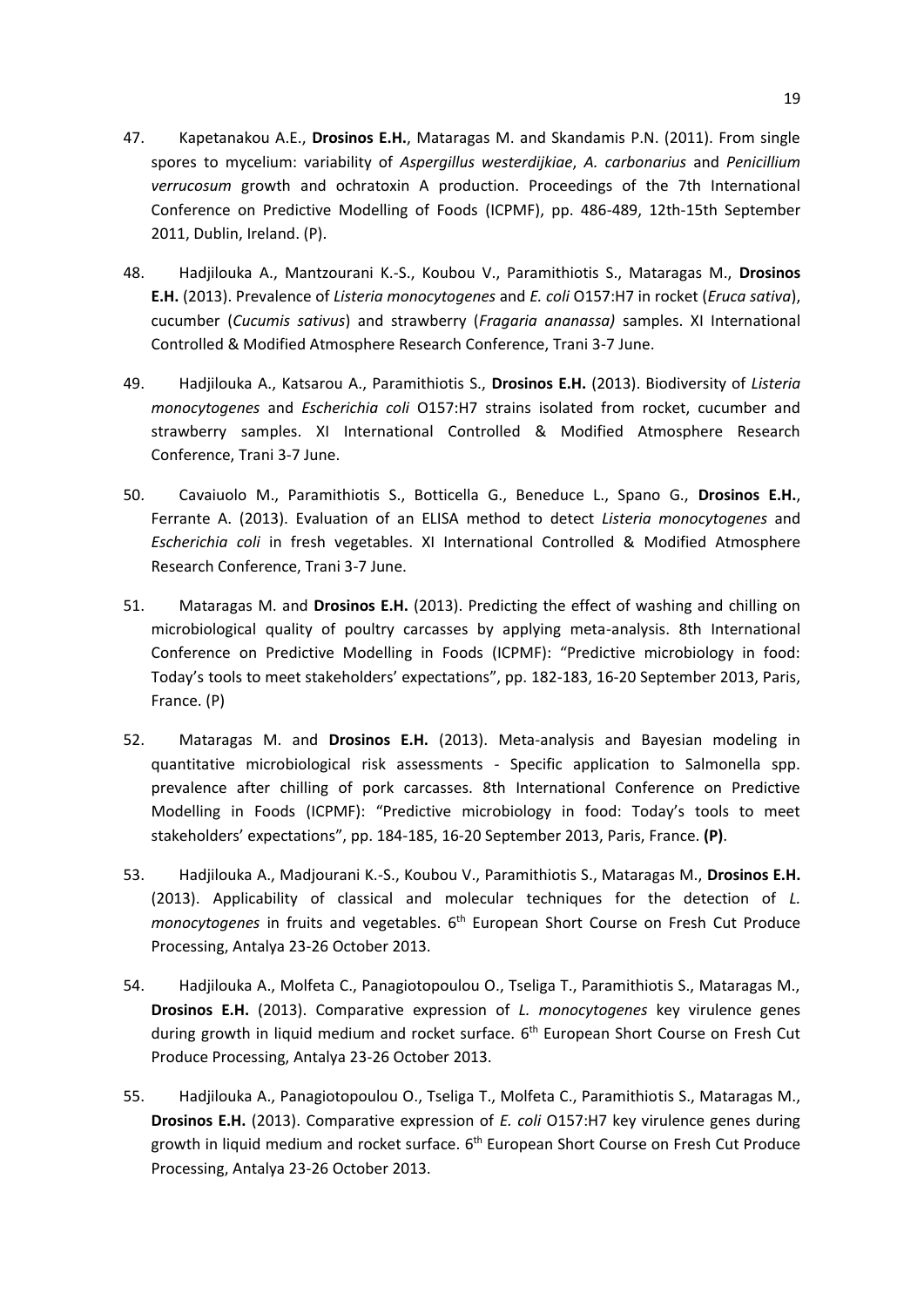- 56. Hadjilouka A., Katsarou A., Paramithiotis S., Mataragas M., Drosinos E.H. (2013). *Listeria*  pathogenicity island 1. Occurrence and possible implications in *L. monocytogenes* strains isolated from fruits and vegetables. 6<sup>th</sup> European Short Course on Fresh Cut Produce Processing, Antalya 23-26 October 2013.
- 57. Hadjilouka A., Madjourani K.-S., Koubou V., Paramithiotis S., Mataragas M., **Drosinos E.H.** (2013). Performance characteristics of culture media commonly applied for the detection of *L. monocytogenes* and *E. coli* O157:H7 in fruits and vegetables. 6 th European Short Course on Fresh Cut Produce Processing, Antalya 23-26 October 2013.
- 58. Tzamalis P., Panagiotakos D., **Drosinos E.H.** (2013) Development and demonstration for the food businesses of generic food safety and quality management system integrating the new tools and methods developed in the QUAFETY project. 6<sup>th</sup> European Short Course on Fresh Cut Produce Processing, Antalya 23-26 October 2013.
- 59. Tzamalis P., Panagiotakos D., **Drosinos E.H.** (2014) Development of a diagnostic instrument for evaluation of food quality and safety management systems. 3rd International Conference: Effect of pre- and post-harvest factors on health promoting components and quality of horticultural commodities, March 23-25, 2014, Skierniewice, Poland, p. 3.
- 60. Cavaiuolo M., Ferrante A., Russo P., Beneduce L., Spano G., Paramithiotis S., Hadjilouka A., Tzamalis P., **Drosinos E.H.** (2014). Validation of innovative methods for the detection of human pathogenic bacteria in fresh cut vegetables. 3rd International Conference Effect of Pre- and Post-harvest factors on health promoting components and quality of horticultural commodities. 23-25 March, Skierniewice, Poland, p. 38.
- 61. Andritsos N., Paramithiotis S., Mataragas M., **Drosinos E.**H**.** (2014). *Listeria monocytogenes* serovar prevalence and dominance dynamics in meat products: a useful insight into the underrepresentation of serovar 4b strains among food isolates.  $17<sup>th</sup>$  World Congress of Food Science and Technology, Montreal, 17-21 August.
- 62. Hadjilouka A., Molfeta C., Panagiotopoulou O., Paramithiotis S., Mataragas M., **Drosinos E.H. (2014)**. Expression of *Listeria monocytogenes* key virulence genes during growth in liquid medium, on rocket and melon at different temperatures. 24th International ICFMH Conference, Nantes, 1-4 September, p. 444. (P)
- 63. Hadjilouka A., Polychronopoulou M., Paramithiotis S., Mataragas M., **Drosinos E.H.** (2014). Effect of lemongrass essential oil vapors on the microbial quality of rocket salad stored at different temperatures. 24th International ICFMH Conference, Nantes, 1-4 September, p. 89. (P)

# **Book Chapters**

1) Nychas, G.-J.E., **Drosinos, E.H.** and Board, R.G. (1998) Chemical changes in stored meat. In: *The Microbiology of meat and poultry*, (A.R. Davies and R.G. Board, Eds), pp. 288-326. London: Blackie Academic & Professional.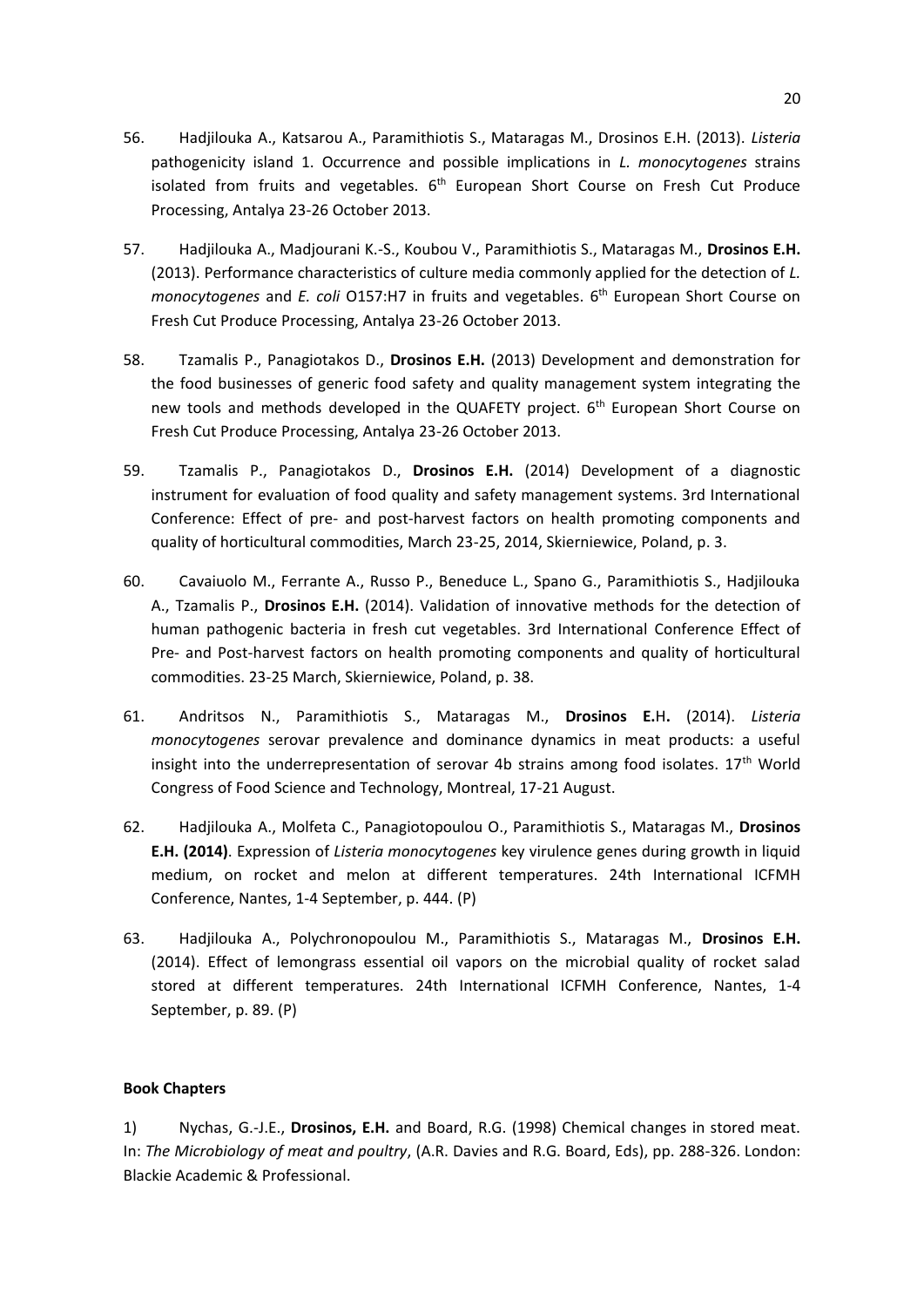2) Nychas, G.-J.E. and **Drosinos, E.H.** (2000) Spoilage of meat. In: *Encyclopedia of Food Microbiology*, (R.K. Robinson, C.A. Batt and P.D. Patel, Eds), pp. 1253-1260. London, Academic Press Ltd.

3) **Drosinos E.H.**, Mataragas M. and Metaxopoulos J. (2005). Biopreservation: a new direction towards food safety. In: *New Developments in Food Policy, Control and Research*, (Ed) A.P. Riley, pp. 31-64. Nova Science Publishers, Inc., New York.

4) **Drosinos E.H.** and Siana P.S. (2006) HACCP in the cheese manufacturing process, a case study In: Food Safety, a practical and case study approach (Eds) A. McElhatton, R.J. Marshall, pp. 91-111. Springer, Berlin, Heidelberg, New York.

5) **Drosinos, E.H.**, Paramithiotis, S. (2007). Trends in lactic acid fermentation. In: Food Microbiology Research Trends, Ed.: Palino M.V., Nova Publishers pp. 39-92.

6) **Drosinos, E.H.** Mataragas, M. and Paramithiotis S. (2008) Antimicrobial activity of bacteriocins and their applications. In: *Meat Biotechnology*, (Ed) F. Toldrá, pp. 375-397. Springer Science and Business Media, LLC, New York.

7) **Drosinos E.H.** and Mataragas M. (2009) Microbial foodborne pathogens. In: *Handbook of processed meat and poultry analysis*, (Eds) L.M.L. Nollet, F. Toldrá, pp. 461-497. CRC Press, Boca Raton.

8) **Drosinos E.H.** Skandamis, P.N. and Mataragas M. (2009). Antimicrobials treatment. In: Safety of meat and procced meat, (Ed.) F. Toldrá, pp. 255-296. Springer Science.

9) **Drosinos, E.H.**, Paramithiotis, S. (2009). Cured meats and poultry, including cooked cured meats, In Microbiology handbook meat products, (Ed.) R. Fernandes, pp. 101-128. Leatherhead Publishing and Royal Society of Chemistry.

10) Zoiopoulos P.E., **E.H. Drosinos** (2010) The Animal Feed Question in the Shadow of Contemporary Food Crises Nova Science Publishers, Inc.

11) Talon R., I. Lebert, S. Leroy, M. Garriga, T. Aymerich, **E.H. Drosinos**, E. Zanardi, A. Ianieri, M..J. Fraqueza, L. Patarata, A. Lauková (2012) Microbial ecosystem of traditional dry fermented sausages in Mediterranean countries and Slovakia. In: Mediterranean Ecosystems: Dynamics, Management and Conservation. (Ed.) G S. Williams Nova Science Publishers, Inc., pp. 115-128.

12) Paramithiotis S., **Drosinos E.H.**, Sofos J., Nychas G.J.E. (2010) Fermentation: microbiology and biochemistry. In: Handbook of meat processing, Ed.: F. Toldra. Springer, New York, USA. pp. 185-198.

13) Paramithiotis S., Mataragas M., **Drosinos E.H.** (2011) Food safety assessment at the molecular level: merits and pitfalls. In: Food Quality: Control, Analysis and Consumer Concerns. Eds. Medina D.A., Laine A.M. Nova Publishers, pp 337-357.

14) Mataragas M. and **Drosinos E.H.** (2011) Microbial foodborne pathogens. In: Safety Analysis of Foods of Animal Origin, L.M.L. Nollet and F. Toldra (Eds). Boca Raton: CRC Press, pp. 21-58.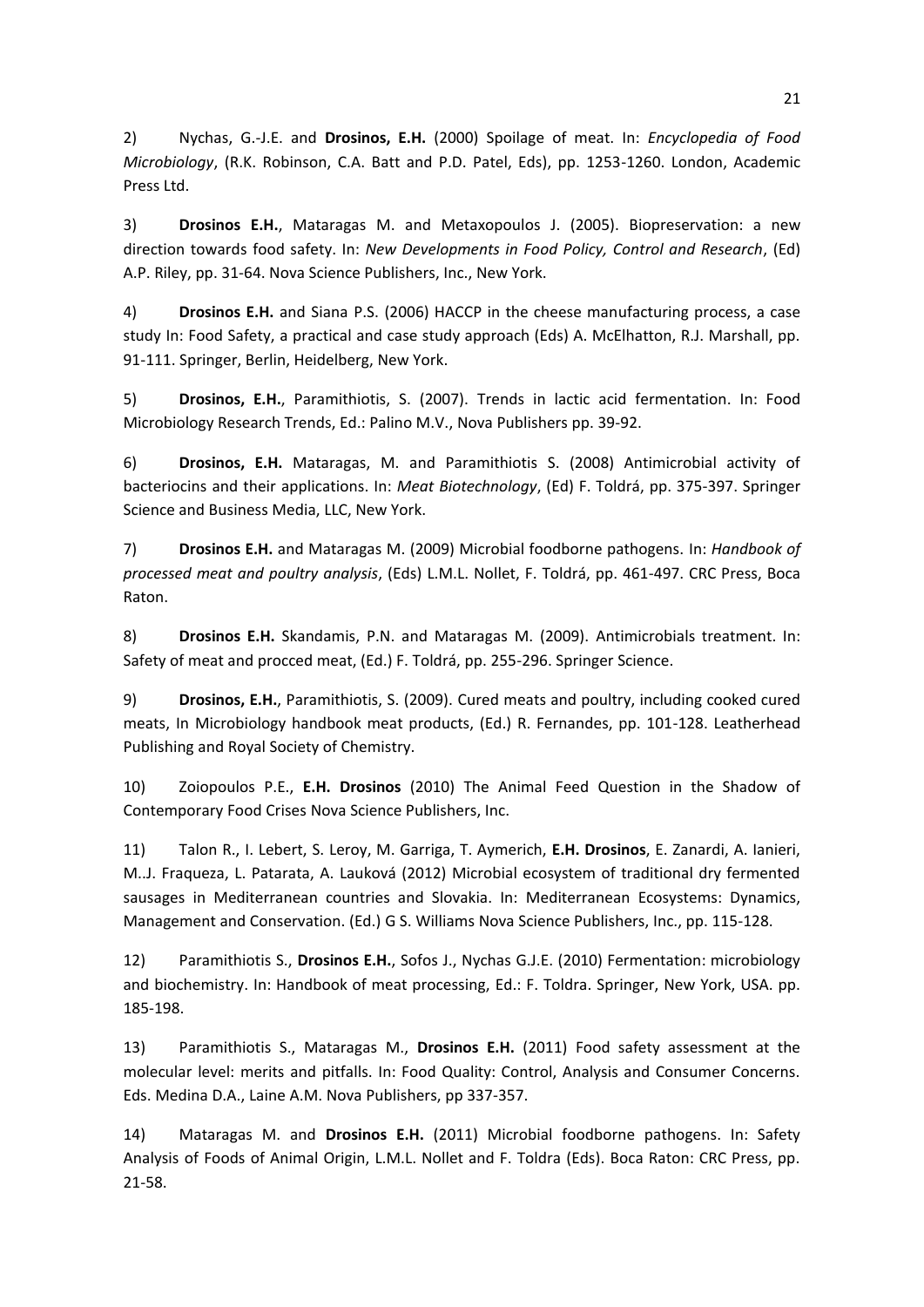15) **Drosinos E.H.**, Paramithiotis S., Andritsos N. (2011) Microbial Food-borne pathogens. In: Handbook of Analysis of Edible Animal By-Products Eds. Nollet L, Toldra F. CRC Press. pp. 219-238.

16) Nychas G.-J.E., **Drosinos E.H.**, Paramithiotis S. (2012) The ecosystem of Greek spontaneously fermented sausages. In: Y.H. Hui & E. Ozgul Evranuz (Eds.) Handbook of Animal-Based Fermented Food and Beverage Technology, Second Edition, pp. 611-623. Associated Editor.

17) **Drosinos, E.H.**, Charalambidou, S., and Skandamis, P.N. (2012) Challenges in food safety certification of a small enterprise producing a specialty product in Cyprus. Chapter 25, Part V: Safe Food Production, *In* "Case studies in Food Safety and Authenticity, Lessons from real-life situations", Ed. J. Hoorfar, Woodhead Publishing Limited, Oxford, pp. 225-236.

18) Paramithiotis S., **Drosinos E.H.** (2013) Nutritional value of fermented meat products. In M. P. Ortega and R. Soto (Eds.). Meat consumption and health Nova Publishers, pp. 89-110.

19) Hadjilouka A., Paramithiotis S., **Drosinos E.H.** 2014. Prevalence of *Listeria monocytogenes* and occurrence of listeriosis from ready to eat fresh fruits and vegetables. In: E.C. Hambrick (Ed.) *Listeria monocytogenes*: Food Sources, Prevalence and Management Strategies. Nova Publishers, pp. 283-296.

20) Paramithiotis S., Hadjilouka A., **Drosinos E.H.** 2014. *Listeria* pathogenicity island 1. Structure and function. In: E.C. Hambrick (Ed.) *Listeria monocytogenes*: Food Sources, Prevalence and Management Strategies. Nova Publishers, pp. 265-282.

21) Paramithiotis S., **Drosinos E.H.** (2014) The microbiota of spontaneous vegetable fermentations. In: R.C. Ray & D Montet (Eds). Biotechnology of fermented foods, CRC Science, USA, submitted

# **Other Publications**

1) Agricultural University of Athens (2001) European Credit Transfer System, Information Package. Department of Food Science and Technology, Greece.

2) *Applied Food Safety Information Services* (AFSIS) (2003) - Essential guides to the integrated approach to food quality and safety, Program 1 - "*From Stable to Table... from Farm to Fork*", A. Rantsios (ed). Aleff Group Inc and EBTE Consultants Ltd.

3) **Drosinos E.H.**, Mataragas M., Xiraphi N., Moschonas G., Metaxopoulos J., Gaitis F. (2005) Characterization of the Microbial Flora from a Traditional Greek Fermented Sausage. Feedinfo News Service Scientific Reviews. April 2005. Available from URL[: http://www.feedinfo.com.](http://www.feedinfo.com/)

4) Gasparik-Reichardt J., Tóth Sz., Cocolin L., Comi G., **Drosinos E.H.**, Cvrtila, Z., Kozačinski L., Smajlovic, A., Saicic S. and Borovic, B. (2005) Technological, physicochemical and microbiological characteristics of traditionally fermented sausages in Mediterranean and central European countries. Tehnologija Mesa (Meat Technology) **46**, 143-153.

5) Rantsiou K., Urso R., Toth S., Gasparik-Reichardt J., **Drosinos E.H.**, Mataragas M., Stefanovic S. and Cocolin L. (2005) Optimal conditions for bacteriocin production by lactic acid